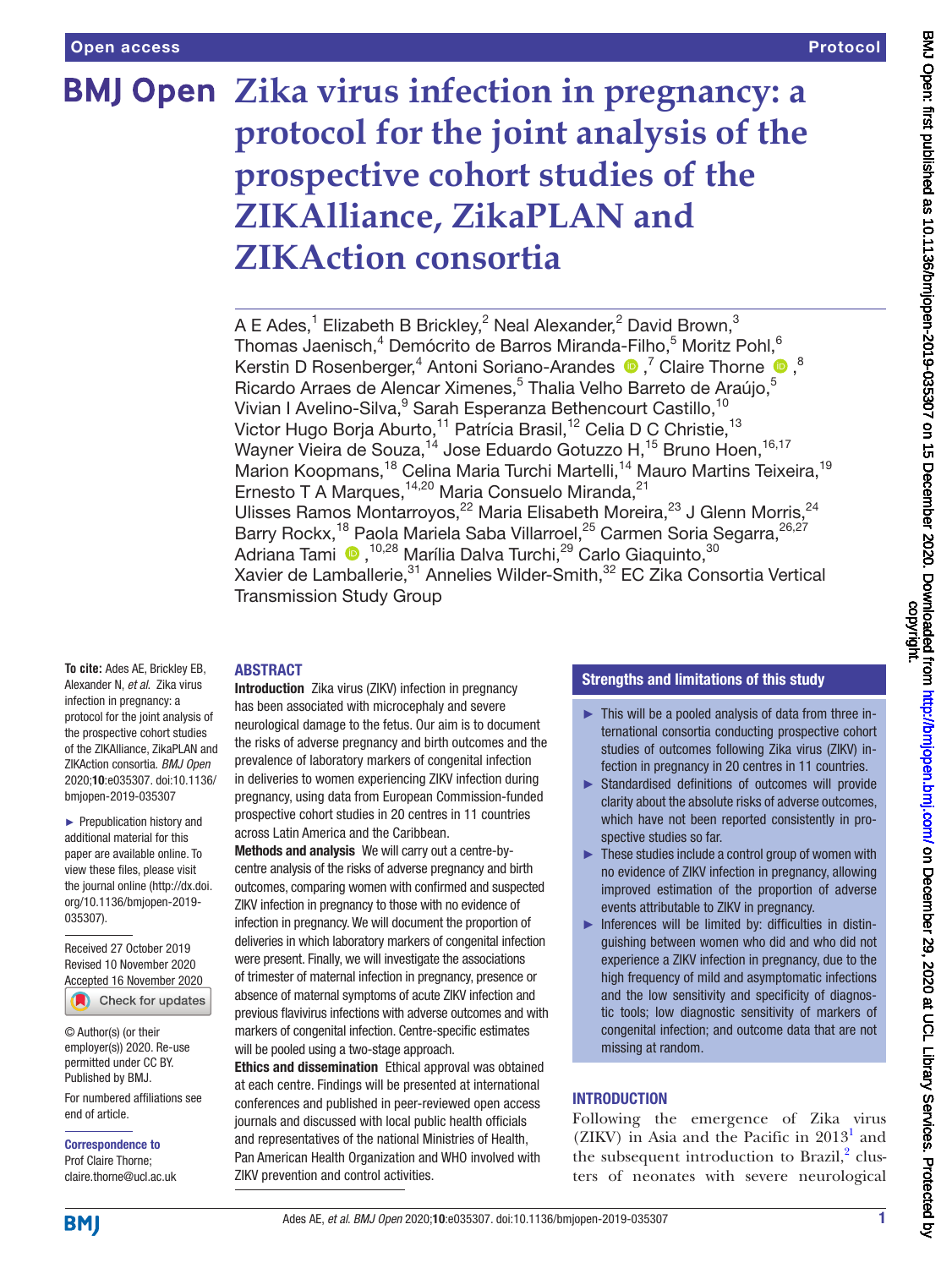complications and microcephaly were observed across Latin America. Following recent experiences with the H1N1 influenza pandemic and Ebola outbreak in Western Africa, the need for coordinated international research on ZIKV was quickly recognised. In January 2016, before WHO declared a Public Health Emergency of International Concern,<sup>3</sup> the European Commission (EC) issued a funding call to set up a network in Latin America and the Caribbean with the aim of implementing and coordinating urgently required research, while simultaneously contributing to research capacity and preparedness for other emerging infectious diseases. Three consortia were funded: ZIKAlliance ([https://zikalliance.tghn.org/\)](https://zikalliance.tghn.org/), $^{4/5}$ ZikaPLAN<sup>[6](#page-8-0)</sup> (<https://zikaplan.tghn.org/>) and ZIKAction ([http://zikaction.org/\)](http://zikaction.org/). All are multidisciplinary international collaborations with active investigations in epidemiology, virology, immunology, diagnostics, mathematical modelling, social science and animal studies. Each consortium includes its own prospective cohort study of ZIKV in pregnancy and a shared work package that aims to ensure the harmonisation of protocols and data sets in order to facilitate a pooled analysis of cohort data. The primary aim of the pooled analysis is to investigate the incidence of adverse outcomes of ZIKV infection in pregnancy, including 'congenital infection, microcephaly, Zika congenital syndrome and other sequelae of ZIKV infection'.

The aim of this paper is to present a protocol for this pooled analysis. Data have been or are still being collected in multiple sites in 20 regional coordinating centres spread over 11 countries and regions across Latin America and the Caribbean. There are 15 ZIKAlliance centres: Sao Paulo, Rio de Janeiro, Recife and Belo Horizonte (Brazil); Valencia (Venezuela); Bucaramanga (Colombia); Guayaquil (Ecuador); Lima (Peru); Jalisco, Nayarit, Veracruz, Yucatan (Mexico); Santa Cruz de la Sierra (Bolivia); Havana (Cuba); Guadeloupe (French Territory of the Americas); 3 ZikaPLAN centres: Goiânia, Rio de Janeiro, Recife (Brazil) and 2 ZIKAction centres: Kingston (Jamaica) and Port-au-Prince (Haiti). Recruitment to ZIKAlliance began May 2017, December 2015 for ZikaPLAN, and September 2017 for ZIKAction. Over 700 women with confirmed infection had been recruited by April 2020.

Several studies of ZIKV in pregnancy have recently been published. In registry-based studies, $7-9$  fetuses and newborns of women with confirmed infection in pregnancy have been reported to have 'potentially Zika-related' adverse outcomes at rates of up to 15%, with higher risk of Zika-associated adverse outcomes in the first trimester. Registry-based studies are likely to overestimate the risk of severe clinical manifestations and underestimate the risk of more mild clinical presentations because they recruit both prospectively ascertained ZIKV-infected pregnant women and women whose infection was recognised retrospectively following the birth of an infant with congenital abnormalities. Prospective studies of congenital infection have variously reported 25% 'severe' and

21% 'mild to moderate' outcomes in French Guiana,[10](#page-8-2) and  $27\%$  adverse outcomes in Brazil.<sup>11</sup> The specificity of these outcome definitions for ZIKV in pregnancy is not known as these studies did not include a control group of women with no ZIKV infection in pregnancy. In another Brazilian study, the risk of adverse outcomes was reported to be 46% in births to women with NAAT (Nucleic Acid Amplification Test)-confirmed ZIKV infection in pregnancy compared with  $11.5\%$  in NAAT-negative women.<sup>1</sup> In a large prospective study based in the French Territories of the Americas, among infants born to women with NAAT-confirmed ZIKV infection, 7.0% presented with neurologic or ocular birth defects and 3.1% met the study's criteria for Congenital Zika Syndrome (CZS),<sup>[13](#page-8-5)</sup> which is characterised by several unique features.<sup>14</sup> An important limitation in the comparison of the results of these different studies is the lack of a standard definition of CZS and of the clinical and diagnostic procedures used to evaluate these children, leading to possible misclassification of the outcomes studied.

The vertical transmission rate is the probability of congenital infection in births to women with infection in pregnancy. The rates reported so far,  $26\%$ <sup>[11](#page-8-3)</sup> and  $35\%$ ,<sup>[10](#page-8-2)</sup> are based on laboratory markers of congenital infection such as NAAT or IgM in the fetus or newborn. However, a prospective cohort retrospectively reconstructed from a register study estimated the vertical transmission rate to be only  $9\%$ .<sup>15</sup> Comparison of these rates is difficult as different markers and different biological samples were used. In addition, although these tests (NAAT and IgM) are analytically sensitive and specific they have poor diagnostic sensitivity as markers of congenital infection. These markers were absent from serum in a high proportion of CZS cases<sup>161617</sup> and in newborns with other potentially ZIKV-related adverse outcomes born to women with confirmed ZIKV during pregnancy.<sup>[10 11](#page-8-2)</sup> Clearance of virus from amniotic fluid and fetal blood has been reported in cases of CZS, even when ZIKV is found in brain tissue postmortem.<sup>[18 19](#page-8-9)</sup> It, therefore, appears that fetal infection may occur, causing profound damage, but clearing before delivery and leaving no discernable immunological trace in serum. Consequently, in this study, we will document the prevalence of markers of congenital infection using uniform criteria, recognising that this is an underestimate of the true vertical transmission rate.

Regarding effect modifiers, a number of studies have reported a higher incidence of congenital abnormalities following maternal infections in the first trimester.<sup>[7 10 11 14](#page-8-1)</sup> Maternal symptoms during acute ZIKV infection do not appear to be a risk factor for adverse outcomes. $20$  There is evidence of antibody dependent enhancement of ZIKV by dengue virus (DENV) antibody in animal models, <sup>21</sup> but it is unclear whether previous DENV infection or exposure to other flaviviruses has a protective, risk-enhancing or null effect, in maternal or congenital infection in humans.<sup>[22](#page-8-12)</sup> It also remains to be established whether a previous ZIKV infection confers protective immunity.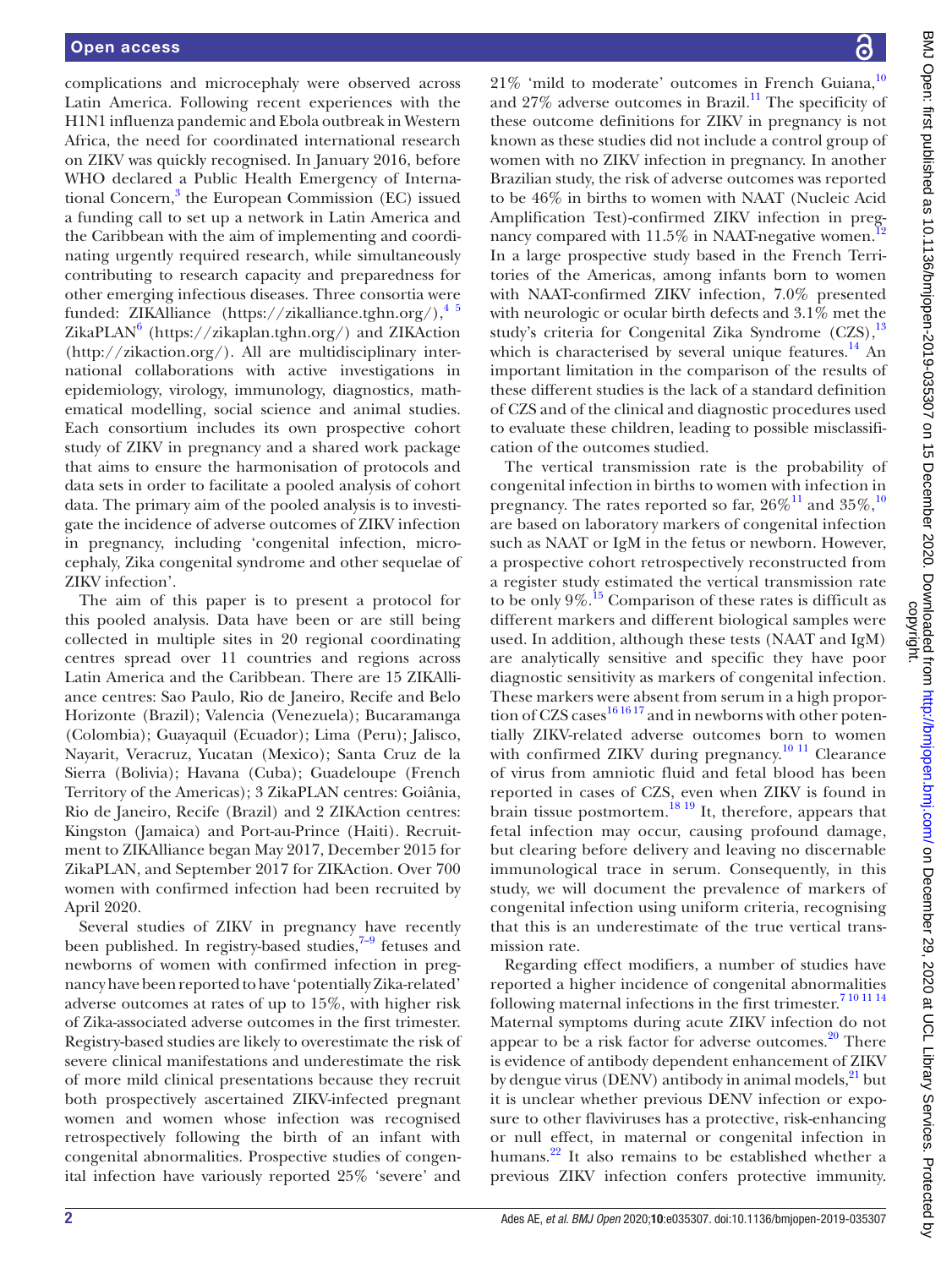Little is currently known about risk factors for transplacental transmission of ZIKV.

The analysis plan described here complements the recently published protocol of the ZIKV Individual Participant Data (IPD) Consortium,<sup>23</sup> which will eventually include data from the three EC consortia as well as data from many other sources. Although the objectives of the protocols are similar, different methods are proposed in relation to design of included studies, definition of congenital infection, and approach to imperfect diagnosis of maternal infection.

In light of the unexplained heterogeneity in reported rates of adverse outcomes, and the variation in prevalence of markers of congenital infection, a pooled analysis of data from 20 centres following similar protocols with harmonised definitions of clinical and laboratory outcomes will provide important new information on outcomes of ZIKV in pregnancy.

#### OBJECTIVES OF THE JOINT ANALYSIS

- 1. To estimate the risk of adverse outcomes in the fetus, newborn, and child following maternal ZIKV infection in pregnancy, compared with outcomes in controls with no evidence of maternal infection in pregnancy  $(MIP)$ .
- 2. To estimate the prevalence of markers of congenital infection among fetuses and liveborn infants following maternal ZIKV infection during pregnancy.
- 3. To assess the associations between trimester of maternal infection, presence or absence of maternal symptoms, and previous flavivirus infections with adverse outcomes and markers of congenital infection.

## **METHODS**

#### **Participants**

Pregnant women were eligible only if their infection status during pregnancy (infected or not infected) was ascertained prior to the detection of adverse outcomes, or was not influenced by fetal examination or outcome on delivery. This definition is compatible with retrospective testing of previously collected maternal samples, after delivery. Although the unit of recruitment is the mother, the unit of analysis is the fetus, newborn and infant; multiple births are sufficiently rare to be treated as inde-pendent observations.<sup>[24](#page-8-14)</sup>

### Study design

Consenting women were screened in pregnancy for markers of ZIKV infection. Those in whom MIP was suspected were followed with enhanced investigations. In ZIKAction and ZIKAlliance, all deliveries to these women, including fetal losses, stillbirths and newborns were examined clinically and tested for markers of congenital infection. This testing was not routinely performed in ZikaPLAN. In all three cohorts, newborns were prospectively followed to identify any adverse outcomes that may develop later. In all three consortia, a sample of newborns delivered to women with no evidence of infection in pregnancy served as an unexposed control group.

There were some differences between the protocols adopted by the three consortia in terms of how women were recruited into the study, and the choice and scheduling of tests and investigations [\(online supplemental](https://dx.doi.org/10.1136/bmjopen-2019-035307)  [table S1](https://dx.doi.org/10.1136/bmjopen-2019-035307)). In ZIKAction and ZIKAlliance, women were recruited regardless of symptoms during pregnancy, although report of symptoms was recorded. In ZikaPLAN, only women with rash, a common sign of ZIKV infection, were recruited. Statistical analyses will therefore be stratified by whether the mother reported symptoms in pregnancy.

When the studies were designed, there was little information on the risk of adverse outcomes of ZIKV in pregnancy, on vertical transmission rates, nor on what infection rates among pregnant women might be expected. Formal sample size calculations were not undertaken.

#### Patient and public involvement statement

There was no patient or public involvement in this study.

### Target parameters and terminology of vertical transmission studies

Six categories of joint congenital infection status and maternal infection status (A–F) are defined in [table](#page-3-0) 1, which illustrates the logic of an idealised prospective study. The usual target parameters are the vertical transmission rate, which is the probability of congenital infection following MIP,  $(A+B) / (A+B+C+D)$ ; and the rate of adverse outcomes in those with congenital infection*,* A/(A+B). The definitions of 'adverse outcomes', congenital infection and MIP will be determined by a Joint Diagnostics Group and a Joint Endpoint Review Group, after the data have been assembled. Estimates of these parameters are standard in the classic studies of vertical transmission of HIV,<sup>[25 26](#page-8-15)</sup> toxoplasmosis<sup>27-29</sup> and cytomegalovirus.<sup>[30](#page-8-17)</sup> In studies of less specific outcomes, the event rate C/ (C+D) in fetuses and newborns of women with MIP but in whom no congenital infection occurred (paediatric control group 1 in [table](#page-3-0) 1) forms a comparison group<sup>31 32</sup> representing the adverse event rate that is due to MIP in the absence of congenital infection. The present analysis plan is modelled closely on these earlier studies, but includes adaptations to take account of the difficulties in diagnosing maternal and congenital ZIKV infection.

For example, because cases of congenital infection cannot be reliably identified by diagnostic tests, we can only estimate the prevalence of laboratory markers of vertical infection (ie, NAAT or IgM) (Objective 2). Similarly, the 'overall' (unconditional) adverse event rate is taken as the primary outcome for objective 1; this includes all births to women with MIP,  $(A+C)/(A+B+C+D)$  [\(table](#page-3-0) 1). All three consortia included a further control group of births to unexposed women, those with no infection in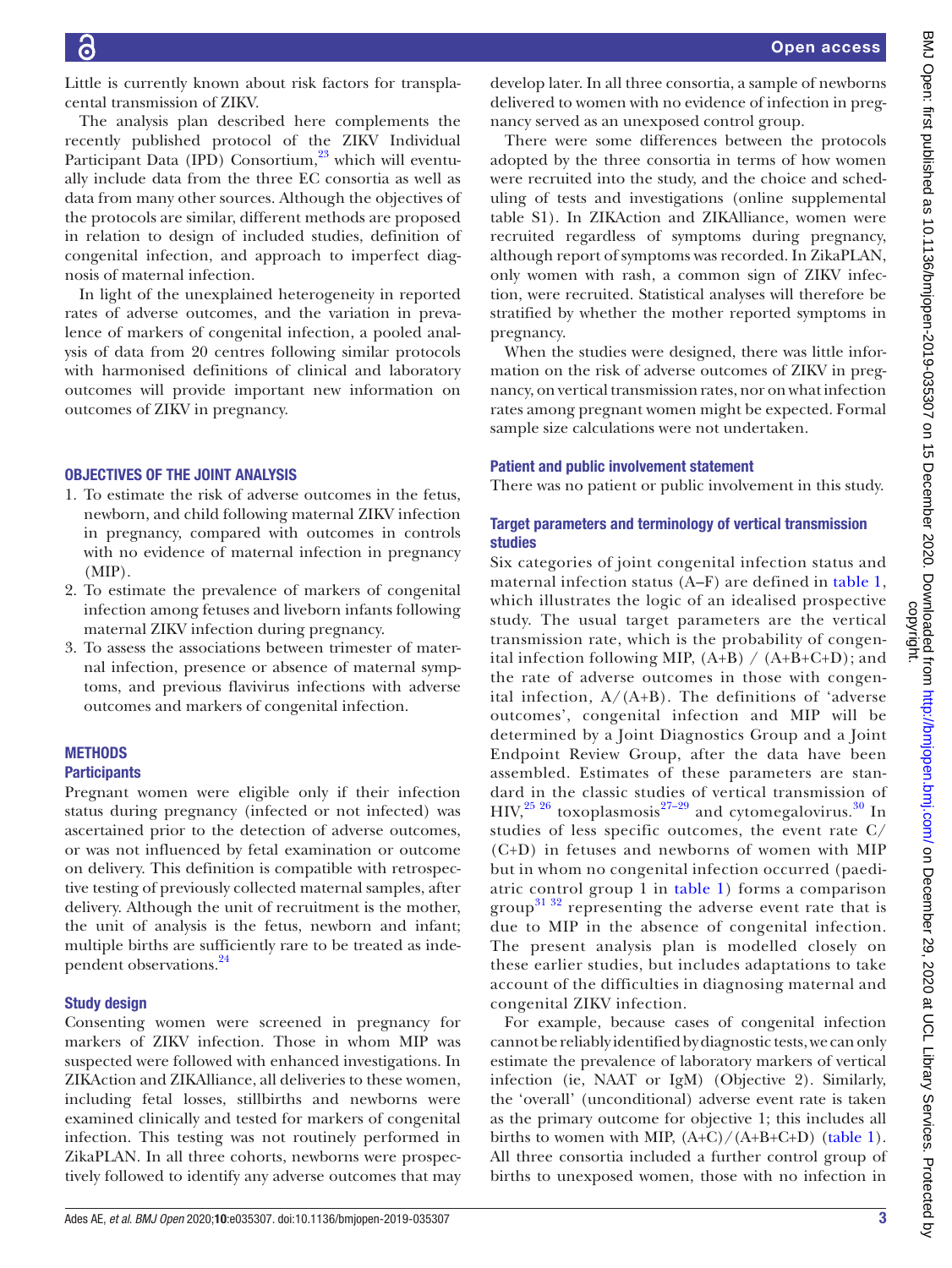|  | <b>Table 1</b> Design of an idealised prospective vertical transmission study |  |
|--|-------------------------------------------------------------------------------|--|

<span id="page-3-0"></span>

|                         |                     |            | <b>Maternal infection status</b> |
|-------------------------|---------------------|------------|----------------------------------|
|                         |                     | <b>MIP</b> | No MIP                           |
| congenital infection    | Adverse outcomes    | A          |                                  |
|                         | No adverse outcomes | В          |                                  |
| No congenital infection | Adverse outcomes    | C          |                                  |
|                         | No adverse outcomes | D          |                                  |
|                         |                     |            |                                  |

The vertical transmission rate is estimated by (A+B)/ (A+B+C+D). The rate of adverse outcomes conditional on congenital infection is A/(A+B). This can be compared with the rate of adverse outcomes in newborns with no congenital infection, C/(C+D), who form a control group (Paediatric control group) to account for potential confounders associated with maternal infection. An overall, non-conditional estimate of the adverse eventrate is (A+C)/(A+B+C+D). Follow-up of births to women with no MIP creates a second control group (maternal control group), in which the rate of adverse outcomes, E/(E+F), can be compared with the rate in births with no congenital infection to womenwith MIP. Estimated effects of MIP based on the maternal control group are vulnerable to confounding by factors associated with MIP. Some cells are set to zero as there can be no congenital infection without MIP.

MIP, maternal infection in pregnancy.

pregnancy (Maternal Control Group in [table](#page-3-0) 1). The adverse event rates in this group,  $E/(E+F)$ , represents a baseline for comparison with the overall event rates in exposed women.<sup>3</sup>

Although estimates of the vertical transmission rate are compromised, it may still be of interest to compare adverse outcome rates in the MIP with congenital infection group (ie, A/(A+B)), the MIP without congenital infection group (ie,  $C/(C+D)$ ) and the No MIP group  $(ie, E/(E+F))$ , as this may provide insight into whether adverse fetal outcomes are associated with MIP in the absence of demonstrable fetal infection.

In addition to the challenges associated with the laboratory definition of congenital infection, it is also difficult to discriminate between pregnancies with MIP and with No MIP as required in analyses based on [table](#page-3-0) 1. A positive NAAT result or seroconversion during pregnancy are sufficient to confirm MIP. However, even if tested per protocol*,* MIP may be missed due to the narrow window of detection of NAAT tests, perhaps as low as 14 days.<sup>34</sup> Tests of recent infection, including IgM, IgG3 or avidity assays, may reflect infection during pregnancy, but may also be the result of infection prior to pregnancy, $35$  and immunological cross-reactivity to DENV antibody may need to be ruled out. $36$  These tests, therefore, indicate suspected but not confirmed MIP. An IgG negative response in the woman or newborn at or tests, perhaps as low as  $14 \text{ days}$ .<sup>34</sup> An IgG negative response in the woman or newborn at or shortly after delivery can be taken as suggestive of No MIP, although the dynamics of ZIKV IgG are not well documented. While a negative IgG is likely to be uncommon in some sites, as some women will have experienced a ZIKV infection prior to pregnancy, it lowers the probability that a ZIKV infection would have occurred in pregnancy. Taking all this together, MIP status will be characterised as 'Confirmed', "Suspected, 'No Evidence of MIP' (ie, all NAAT and IgM tests negative), and 'No MIP' (ie, all NAAT and IgM tests negative and IgG negative at or shortly after delivery). To maintain the principle of prospective ascertainment, confirmation of congenital

infection will have no impact on the mother's assigned infection status.

#### Definitions of variables

To support the pooled analyses, a Joint Diagnostics Group consisting of immunologists and virologists and a Joint Endpoint Review Group consisting of paediatricians with experience of congenital ZIKV will be convened to agree on standardised case definitions. The names and qualifications of members of both groups will be published at the time of the joint data analysis, together with the rationale and process for their recruitment. [Online supplemental](https://dx.doi.org/10.1136/bmjopen-2019-035307)  [table S2](https://dx.doi.org/10.1136/bmjopen-2019-035307) provides some provisional definitions for: MIP (Confirmed, Suspected, No Evidence of MIP, No MIP), laboratory markers of congenital infection (present or absent), signs and symptoms compatible with CZS, other potentially Zika-related outcomes (OPZRO) and trimester of MIP. The Joint Diagnostics Group will also have responsibility for definitions of covariates, such as previous flavivirus infection. Definitions of both diagnostic categories and clinical endpoints will be based on the best information available at the time of analysis, and will, to the greatest extent possible, be harmonised across consortia and across centres within consortia. As the expert groups will be assembled from representatives of each consortium, they will already have examined the data prior to a joint analysis, so that blinding will not be possible; however, they will devise diagnostic and clinical criteria that can be applied objectively across the three consortia.

An essential aspect of the definitions for MIP status used in the statistical analyses below is that they must be based exclusively on the prospective diagnostic testing. For example, although CZS and/or laboratory evidence of congenital infection in the newborn provides compelling evidence of MIP, this would not affect the MIP status as ascertained prospectively. Thus, we expect to observe some newborns with CZS and/or with laboratory markers of congenital infection delivered to women with Suspected MIP, or even those categorised as having no evidence of MIP.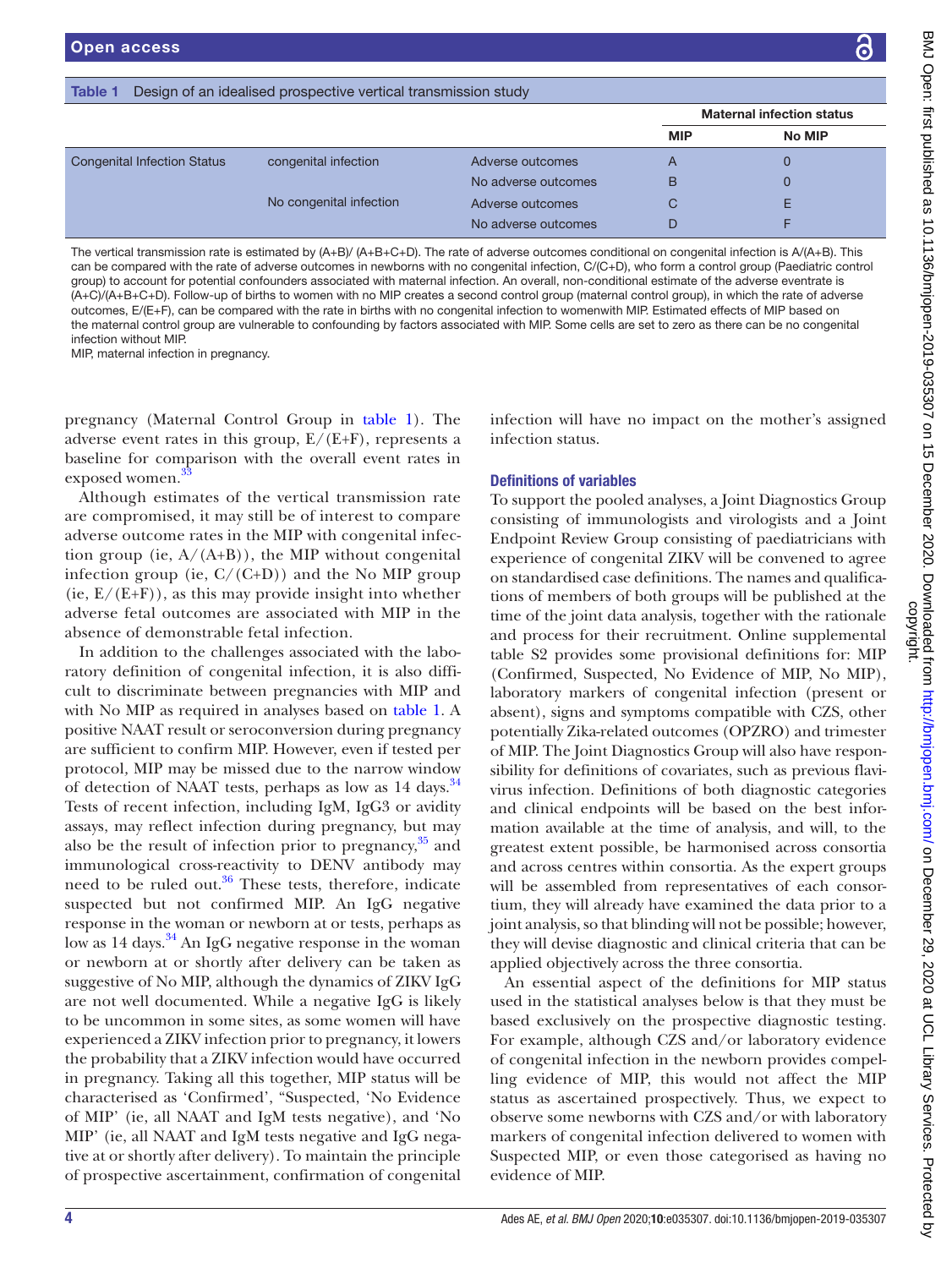#### STATISTICAL ANALYSIS Analysis of data from individual centres Descriptive tables

We will produce descriptive tables providing a breakdown of the numbers in each centre with confirmed MIP, suspected MIP, no Evidence of MIP and no MIP, and the type of evidence on which this is based (eg, NAAT, seroconversion, tests of recent infection) [\(online supplemental](https://dx.doi.org/10.1136/bmjopen-2019-035307) [table S3\)](https://dx.doi.org/10.1136/bmjopen-2019-035307). The similar [online supplemental table S4](https://dx.doi.org/10.1136/bmjopen-2019-035307) will document numbers with signs or symptoms compatible with CZS and with markers of congenital infection, and the type of evidence on which this is based, for example NAAT, IgM or clinical markers (CZS).

#### Objective 1: adverse outcomes

Prospectively ascertained MIP status will be tabulated against overall (ie, unconditional on congenital infection status) adverse outcomes ([table](#page-4-0) 2). Various risks can be estimated within each MIP category, including: the risk of signs and symptoms compatible with CZS, the risk of OPZRO, the risk of both combined, of individual signs and symptoms or of signs and symptoms grouped in clinically (eg, ophthalmological defects) or embryologically meaningful ways. Outcomes may be binary (eg, microcephaly) or continuous (eg, head circumference) or multicategory (CZS-related outcomes, OPZRO, asymptomatic). As well as congenital anomalies, rates of standard outcomes, in the absence of congenital anomalies, will be documented, including: fetal loss, stillbirth, low birth weight, intrauterine growth retardation (IUGR) and premature delivery.

The rate of adverse outcomes in the no MIP group represents the study-specific background rate of adverse outcomes (ie, in the absence of MIP, cntrol group 2), to be compared with rates in women with confirmed MIP. Absolute risks will be estimated as well as risk ratios and risk differences.

Parallel sets of estimates will be calculated in the suspected MIP and no evidence of MIP groups, as particular adverse events indicate lack of diagnostic specificity and sensitivity in the testing protocol during pregnancy and are therefore informative regarding the effectiveness of the maternal testing protocol in each centre; for

example, microcephaly in the No Evidence of MIP group would indicate a lack of sensitivity. These sets of estimates may be pooled, respectively, with adverse outcome risks in Confirmed MIP and No MIP groups in sensitivity analyses.

#### Objective 2: laboratory and clinical markers of vertical transmission

Estimates of the prevalence of markers of congenital infection will be produced in all centres with available data for each MIP group except the no MIP group, as the definition of No MIP is not compatible with laboratory markers of congenital infection. For this purpose, the numerator will be the number with markers of congenital infection, and the denominator will be the sum of the numbers with and without markers of congenital infection. Separate estimates will be obtained for: laboratory markers, clinical markers (namely CZS), and combined laboratory and clinical markers ([table](#page-5-0) 3). Rates in the no evidence of MIP group are of interest as they carry information about the diagnostic accuracy of the maternal testing protocol.

#### Objective 3: effect of covariates

Separate estimates of the prevalence of adverse pregnancy outcomes, and the probability of laboratory and clinical markers of congenital infection, will be produced for each trimester of maternal infection, and by presence or absence of maternal symptoms.

Analyses of adverse event frequencies and of markers of congenital infection can be extended to include multiple covariates, using logistic regression. These might include potential effect modifiers*,* such as previous arbovirus infection or coinfection, or confounding factors such as socioeconomic indicators likely to be associated with both arbovirus exposure and adverse outcomes. However, at the time of writing it is not known whether sufficient data will be available for regression analyses.

#### Secondary objectives

ZIKV infection in pregnancy could lead to adverse pregnancy and birth outcomes either following a congenital infection (cell A in [table](#page-3-0) 1) or in the absence of congenital infection (equally in cells A and C). Although absence of markers of congenital infection does not

<span id="page-4-0"></span>

|                                                                                                                                                 | Table 2 Scheme for a generic analysis of risks of adverse outcomes by prospectively ascertained MIP status |                  |                    |               |  |  |  |  |
|-------------------------------------------------------------------------------------------------------------------------------------------------|------------------------------------------------------------------------------------------------------------|------------------|--------------------|---------------|--|--|--|--|
|                                                                                                                                                 | <b>MIP</b>                                                                                                 |                  |                    |               |  |  |  |  |
| Centre                                                                                                                                          | <b>Confirmed</b>                                                                                           | <b>Suspected</b> | No Evidence of MIP | <b>No MIP</b> |  |  |  |  |
| Symptom 1                                                                                                                                       |                                                                                                            |                  |                    |               |  |  |  |  |
| Symptom 2                                                                                                                                       |                                                                                                            |                  |                    |               |  |  |  |  |
| Symptom 3                                                                                                                                       |                                                                                                            |                  |                    |               |  |  |  |  |
| ÷                                                                                                                                               |                                                                                                            |                  |                    |               |  |  |  |  |
| No symptoms                                                                                                                                     |                                                                                                            |                  |                    |               |  |  |  |  |
| Total                                                                                                                                           |                                                                                                            |                  |                    |               |  |  |  |  |
| Processor at absorped of fatal and poopetal signs ar symptoms (ag migroscophaly broin oploitiontions, arthrogynosis) and athor patentially Zike |                                                                                                            |                  |                    |               |  |  |  |  |

ce or absence of fetal and neonatal signs or symptoms (eg, microcephaly, brain calcifications, arthrogryposis) and other potentially Zika related outcomes (eg, fetal loss) in the different MIP groups will be compared. MIP, maternal infection in pregnancy.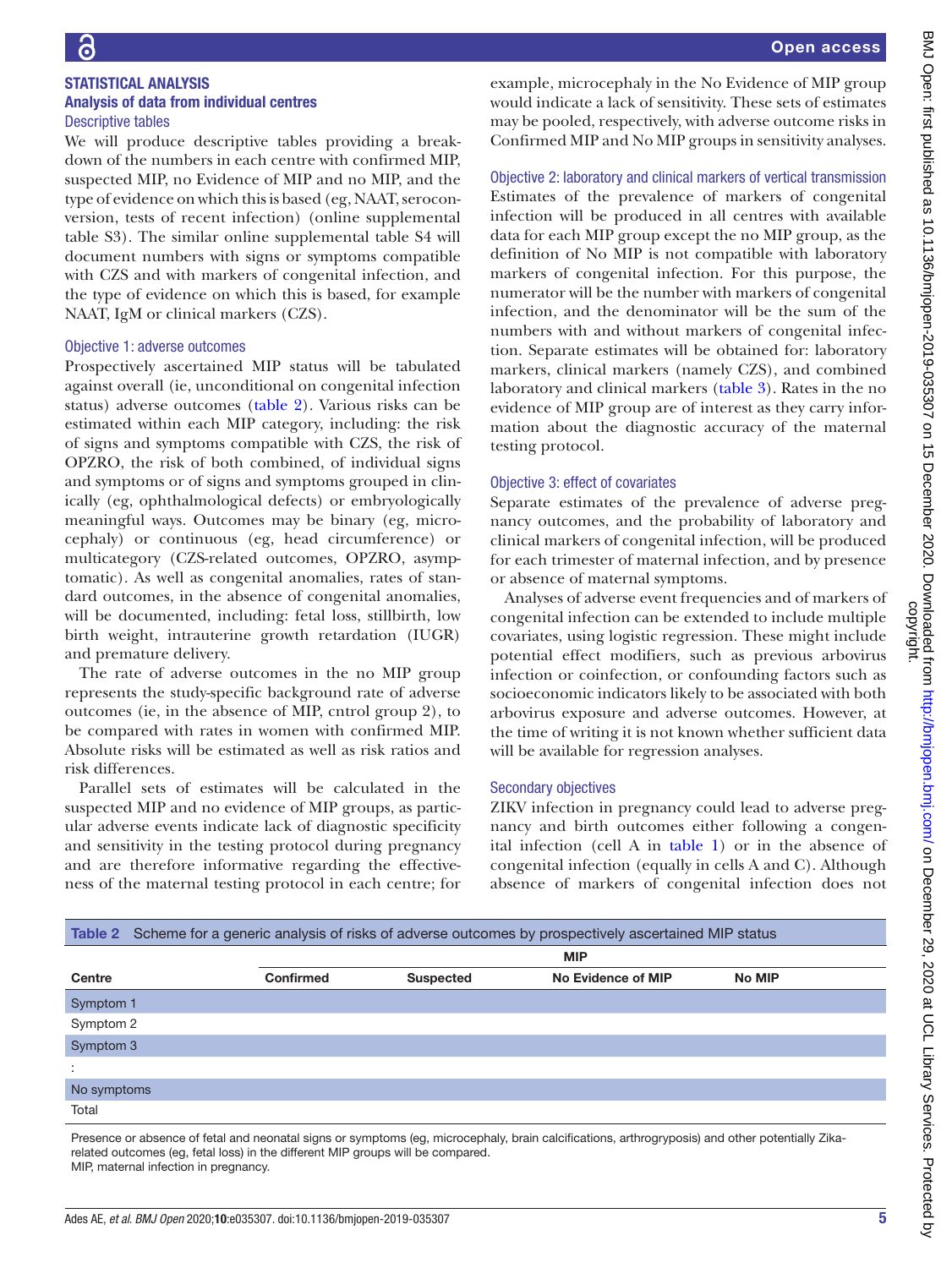<span id="page-5-0"></span>

| Scheme for generic analysis of markers of congenital infection by prospectively ascertained MIP status<br>Table 3        |           |                  |                    |               |  |  |  |
|--------------------------------------------------------------------------------------------------------------------------|-----------|------------------|--------------------|---------------|--|--|--|
|                                                                                                                          |           |                  | <b>MIP</b>         |               |  |  |  |
| Centre                                                                                                                   | Confirmed | <b>Suspected</b> | No Evidence of MIP | <b>No MIP</b> |  |  |  |
| Both laboratory and clinical markers of congenital infection                                                             |           |                  |                    |               |  |  |  |
| Only laboratory markers of congenital infection                                                                          |           |                  |                    |               |  |  |  |
| Only clinical markers of congenital infection                                                                            |           |                  |                    |               |  |  |  |
| No markers of congenital infection                                                                                       |           |                  |                    |               |  |  |  |
| Not tested                                                                                                               |           |                  |                    |               |  |  |  |
| Total                                                                                                                    |           |                  |                    |               |  |  |  |
| Markers of congenital infection may include laboratory markers, clinical markers, such as microcephaly or both combined. |           |                  |                    |               |  |  |  |

MIP, maternal infection in pregnancy.

rule out congenital infection, we might still expect to observe more adverse outcomes in fetuses and newborns with laboratory markers of congenital infection if those outcomes are caused by congenital infection. By contrast, adverse outcomes that are the result of MIP in the absence of congenital infection (Cell E in [table](#page-3-0) 1) should occur equally with or without laboratory markers of congenital infection. Based on literature on other infections in pregnancy, including DENV,<sup>37</sup> adverse outcomes associated with MIP in the absence of congenital infection potentially include: fetal loss, stillbirth, prematurity, IUGR and low birth weight for gestational age. $38$  The analysis would be based on a tabulation of presence or absence of neonatal symptoms, or sets of symptoms ([online supple](https://dx.doi.org/10.1136/bmjopen-2019-035307)[mental table S5](https://dx.doi.org/10.1136/bmjopen-2019-035307)), and would be stratified by trimester of maternal infection, as this is likely to be associated with the presence of markers of congenital infection and with adverse outcomes.

#### Missing covariates

All analyses will be conducted on a 'complete case' basis, in the first instance. Methods for handling missing covariates, such as imputation, $39$  will be considered after the extent and patterns of missing data have been explored.

#### Combining data across centres

The above analyses will generate a series of centrespecific estimates of proportions, relative risks comparing MIP and No MIP groups, risk-differences and means of continuous variables, stratified by trimester and maternal clinical presentation. If logistic regression is used to examine effect modifiers and confounders, further estimates of interaction terms or adjusted estimates can also be produced.

All these estimates can be combined across centres using fixed or random effects models in a 'two-stage' metaanalysis. Bayesian Markov chain Monte Carlo methods will be used as this will facilitate the use of exact binomial and multinomial likelihoods, which have a better performance with low and zero cells counts. Vague priors will be employed. Centre-specific random effect estimates will be sampled from beta distributions for binomial outcomes data, Dirichlet distributions for multinomial data and normal distributions for continuous data. We will report

ranges, between-centre SD, mean effects and predictive effects with 95% credible intervals for each estimate.

In combining estimates from different centres, we will take account of the fact that in ZikaPLAN only women with rash were recruited, so that women with no ZIKV infection may have experienced other exanthematic infections,[12](#page-8-4) including arbovirus infections such as dengue and chikungunya, which may themselves be associated with adverse outcomes[.40 41](#page-8-26)

Depending on the results of two-stage analyses, and the completeness of covariate data, an individual patient data one-stage meta-analyses will be considered for each objective, as a secondary or sensitivity analysis, with centre as an additional fixed 'intercept' term.

#### Sensitivity analyses

#### Definitions of MIP status, ZIKV-related outcomes and laboratory markers of congenital infection

We will report differences in adverse event rates between Confirmed MIP and Suspected MIP, and between No Evidence of MIP and No MIP. If the differences are small, we will produce results pooling these categories as a sensitivity analysis.

Further, the No Evidence of MIP category can be subdivided into women who were tested per protocol and those who may have been tested less completely. The impact of compliance with protocols will be explored, as it is expected to impact on the proportion of women with MIP who are classified as 'no evidence of MIP' and, hence, on the probability of observing adverse outcomes in this group. Similarly, we will conduct sensitivity analyses around the definitions of Confirmed and Suspected MIP on advice from the Joint Diagnostics Group.

Alternative sets of estimates will be generated using alternative criteria for CZS-related outcomes and OPZRO, that are more, or less, specific for ZIKV in pregnancy. Similarly, we will explore the impact of varying the laboratory criteria for congenital infection on the advice of the Joint Diagnostics Group.

#### Independent ascertainment of outcomes

A critical requirement of all these analyses is that the ascertainment of markers of congenital infection status and clinical outcomes in the fetuses and newborns, and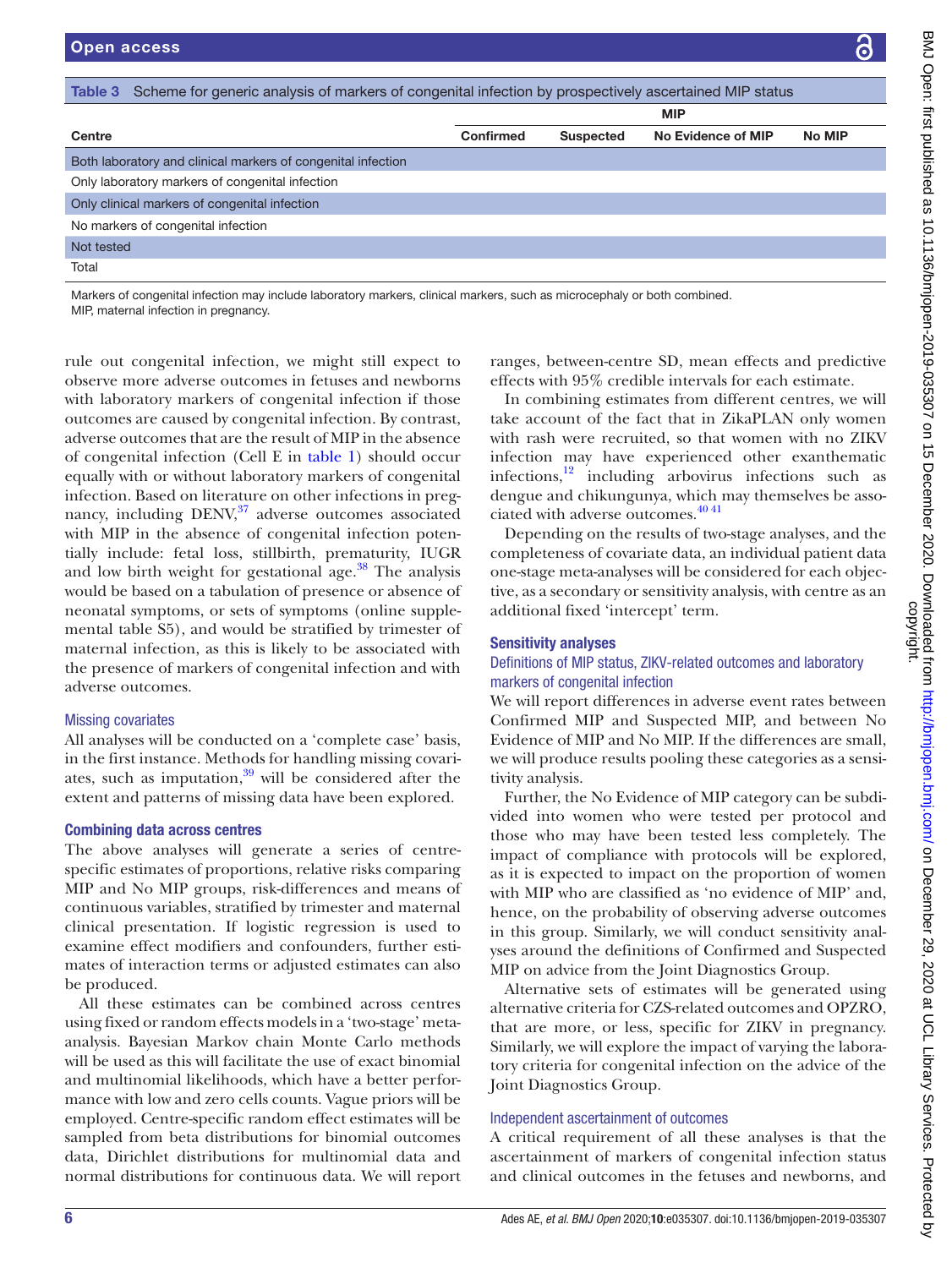developing infant are all independent of each other, and also independent of MIP status. For example, ideally the same laboratory testing for congenital infection is carried out regardless of whether the pregnancy outcome is a fetal loss, termination of pregnancy, stillbirth, a case of CZS, or an apparently healthy asymptomatic infant.

These assumptions are difficult, and in certain respects (eg, first trimester fetal loss and terminations) not possible, to fully implement in practice. To address these inevitable limitations in the analysis, which are expected to impact more on objective 2 than on objective 1, we will carry out exploratory analyses aimed at detecting potential deviations from protocol. For example, the distribution of trimester of MIP should not be associated with prospectively ascertained MIP status. Guided by the results, we will carry out sensitivity analyses that make a range of assumptions about the distribution of missing data, especially data on markers of congenital infection. A series of scenarios will be examined to assess robustness of results to inherent and/or unplanned deviations from the ideal protocols required for unbiased estimation of the target parameters.

#### **DISCUSSION**

Risks of CZS and other adverse birth outcomes of ZIKV infection in pregnancy can only be assessed through studies that recruit women whose infection status is prospectively ascertained, or, if retrospective, ascertainment is independent of outcomes. However, reported risks of adverse outcomes even from prospective studies have been highly variable, $10-13$  as have vertical transmission rates based on laboratory markers of congenital ZIKV infection[.10 11 15](#page-8-2) An important role for joint analyses of multiple studies is to explore whether this heterogeneity in outcomes can be explained by individual or study-level covariates. To do this, it is essential that incidental sources of variation, such as those arising from differences in outcome reporting or diagnostic testing, are controlled or eliminated as much as possible. One of the most difficult sources of variation between consortia, and between sites within consortia, lies in diagnosis of maternal infection. Our approach is to have an Expert Diagnostics Group produce a harmonised classification of confirmed MIP, suspected MIP, no Evidence of MIP and no MIP, and to compute a range of estimates of the relative effect of maternal infection on outcomes, grouping these in different ways. An analysis based on the confirmed MIP and no MIP groups alone would be expected to generate the largest estimates of relative effect, because both poor sensitivity and poor specificity will tend to bias effect estimates towards the null.

An alternative proposal $^{23}$  in relation to maternal infection status is to treat test sensitivity and specificity as study-level covariates in a meta-regression, but the risk of false positive diagnosis depends more on the incidence of ZIKV and cross-reacting antibodies to other arbovirus infections such as dengue than on test specificity. The

ZIKV IPD Consortium protocol differs in two other ways. First it proposes to include surveillance studies, which may result in overestimating the risk of adverse outcomes due to retrospective ascertainment of infected women following adverse newborn outcomes.<sup>79</sup> Second, congenital infection is to be defined by clinical and radiological criteria alone.

Other statistical methods may have been developed by the time the data becomes available for these analyses. Whatever form of analysis is adopted, a standardised pooled analysis from three large consortia comprising 20 centres will provide valuable information about these parameters, which will assist in framing a public health response and advice to women who might be exposed in future. It may also throw light on pathological mechanisms leading to adverse outcomes, which could help in the development of therapeutic or prophylactic interventions.

#### Author affiliations

<sup>1</sup>Department of Population Health Sciences, University of Bristol Medical School, Bristol, UK

<sup>2</sup>Department of Infectious Disease Epidemiology, London School of Hygiene and Tropical Medicine, London, UK

<sup>3</sup>Flavivirus Reference Laboratory, Fundacão Oswaldo Cruz, Rio de Janeiro, Brazil 4 Department of Infectious Diseases, Section Clinical Tropical Medicine,

UniversitatsKlinikum Heidelberg, Heidelberg, Germany

5 Universidade Federal de Pernambuco, Recife, Brazil

<sup>6</sup>Institute of Medical Biometry and Informatics, University of Heidelberg, Heidelberg, Germany

<sup>7</sup> Paediatric Infectious Diseases and Immunodeficiencies Unit, Hospital Universitari Vall d'Hebron, Vall d'Hebron Research Institute, Barcelona, Spain

<sup>8</sup> Great Ormond Street Institute of Child Health, University College London, London, UK

<sup>9</sup>Department of Infectious and Parasitic Diseases, Faculdade de Medicina da Universidade de Sao Paulo, São Paulo, São Paulo, Brazil

<sup>10</sup>Facultad de Ciencias de la Salud, Universidad de Carabobo, Valencia, Venezuela <sup>11</sup> Mexican Institute of Social Security, Mexico City, Mexico

<sup>12</sup>Instituto de Pesquisa Clínica Evandro Chagas, Fundação Oswaldo Cruz, Rio de Janeiro, RJ, Brazil

<sup>13</sup>Department of Child and Adolescent Health, University of the West Indies at Mona, Kingston, Jamaica

<sup>14</sup>Instituto Aggeu Magalhães, Fundação Oswaldo Cruz, Recife, Brazil

<sup>15</sup>Instituto de Medicina Tropical Alexander von Humboldt, Universidad Peruana Cayetano Heredia, Lima, Peru

<sup>16</sup>INSERM Centre d'Investigation Clinique 1424, Centre Hospitalier Universitaire de Pointe-à-Pitre, Guadeloupe, France

<sup>17</sup>Faculté de Médecine Hyacinthe Bastaraud, Université des Antilles et de la Guyane, Pointe-à-Pitre, Guadeloupe, France

<sup>18</sup>Department of Viroscience, Erasmus Universiteit Rotterdam, Rotterdam, Zuid-Holland, The Netherlands

<sup>19</sup>Universidade Federal de Minas Gerais, Belo Horizonte, MG, Brazil

<sup>20</sup>Department of Infectious Diseases and Microbiology, University of Pittsburgh, Pittsburgh, Pennsylvania, USA

<sup>21</sup>Universidad Industrial de Santander, Bucaramanga, Colombia

22Universidade de Pernambuco, Recife, Brazil

<sup>23</sup>Figueira National Institute for Women's, Children's and Adolescents Health, Oswaldo Cruz Foundation, Rio de Janeiro, Rio de Janeiro, Brazil

<sup>24</sup>Emerging Pathogens Institute, University of Florida, Gainesville, Florida, USA

<sup>25</sup>Centro Nacional de Enfermedades Tropicales, Santa Cruz de la Sierra, Santa Cruz de la Sierra, Bolivia

<sup>26</sup>Universidad Católica de Santiago de Guayaquil, Guayaquil, Guayas, Ecuador <sup>27</sup>SOSECALI C., Ltda, Guayaquil, Ecuador

<sup>28</sup>Department of Medical Microbiology and Infection Prevention, University Medical Center Groningen, Groningen, The Netherlands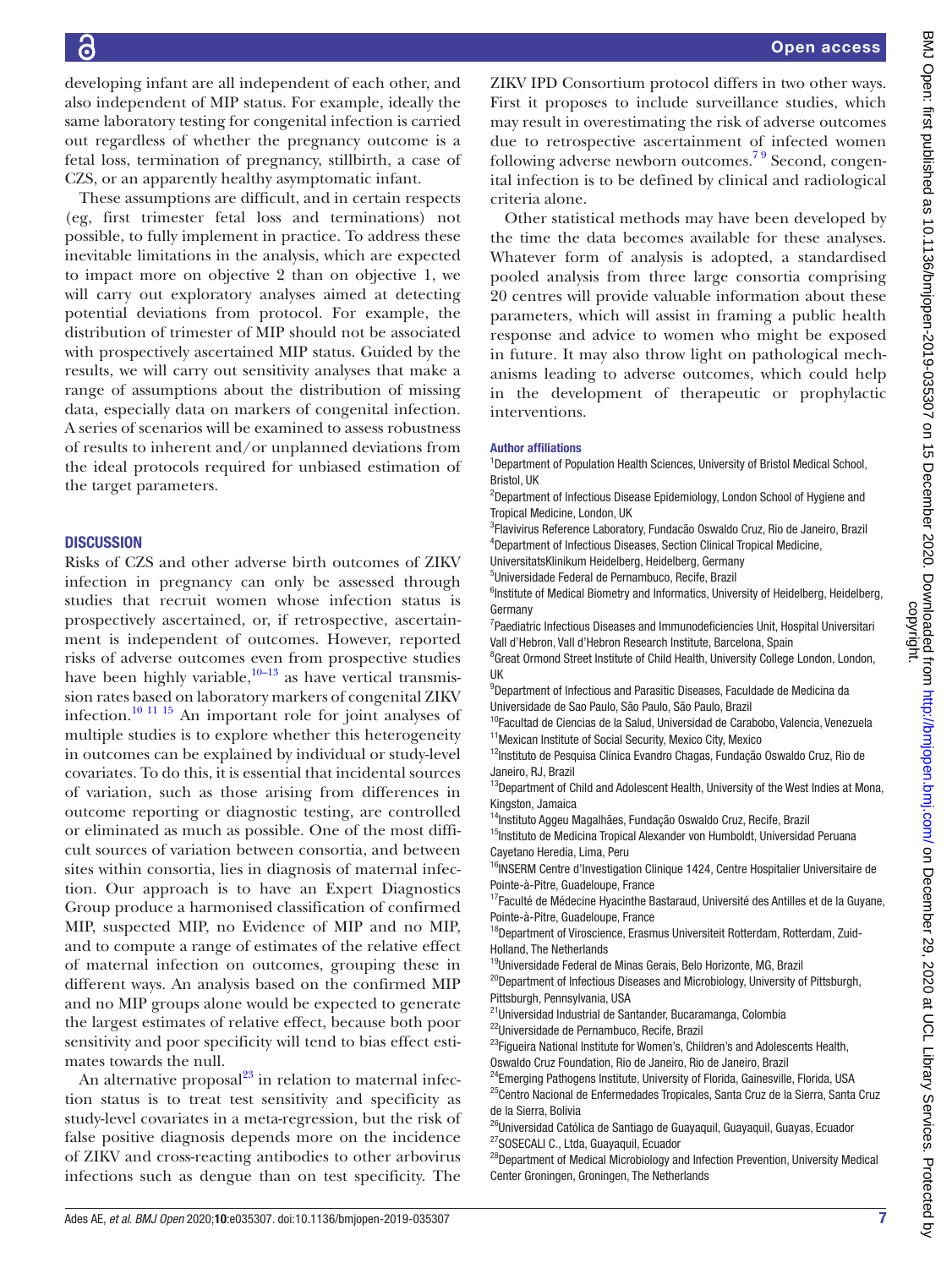<sup>29</sup>Institute of Tropical Pathology and Public Health, Federal University of Goias, Goiânia, Brazil

<sup>30</sup>Department of Woman's and Child's Health, Università degli Studi di Padova, Padova, Italy

31Aix-Marseille Université Institut Universitaire de Technologie d'Aix-en-Provence, Aix-en-Provence, Provence-Alpes-Côte d'Azur, France

<sup>32</sup>Department of Epidemiology and Global Health, Umeå University, Umeå, Sweden

Twitter Elizabeth B Brickley [@ebbrickley,](https://twitter.com/ebbrickley) Antoni Soriano-Arandes [@tonisoriano66](https://twitter.com/tonisoriano66) and Claire Thorne [@Dr\\_ClaireThorne](https://twitter.com/Dr_ClaireThorne)

Acknowledgements The authors express their thanks to Tom Byrne for organising the references.

Collaborators Other members of the EC Zika Consortia Vertical Transmission Study Group are: Joshua Anzinger (Department of Microbiology, Virology Section, University of the West Indies, Mona Campus, Kingston, Jamaica; Global Virus Network, Baltimore, MD, USA), Heather Bailey (Institute for Global Health, University College London, UK) Valery EM Beau De Rochars (Emerging Pathogens Institute, University of Florida, Gainesville, Florida, United States of America), Luana Damasceno (Evandro Chagas National Institute of Infectious Diseases, Fundação Oswaldo Cruz, Rio de Janeiro, Brazil), Maria de Fatima Pessoa Militão De Albuquerque (Instituto Aggeu Magalhães, Fundação Oswaldo Cruz, Recife, Pernambuco, Brazil), Rafael F O França (Instituto Aggeu Magalhães, Fundação Oswaldo Cruz, Recife, Pernambuco, Brazil), Hugo Lopez Gatell Ramirez (Centro de Investigación sobre Enfermedades Infecciosas, Instituto Nacional de Salud Pública, Cuernavaca, Mexico), Adriana Gomez (Universidad Industrial de Santander, Bucaramanga, Colombia), Fabiana Gordon (Population Health Sciences, Bristol Medical School, University of Bristol, Bristol, United Kingdom), Maria G Guzman (Instituto de Medicina Tropical Pedro Kourí, La Havana, Cuba), Daniel Lang (Fondazione Penta Onlus, São Paulo, São Paulo, Brazil), Rigan Louis (Emerging Pathogens Institute, University of Florida, Gainesville, Florida, United States of America), Anyela Lozano (Universidad Industrial de Santander, Bucaramanga, Colombia), Eric Martinez (Instituto de Medicina Tropical Pedro Kourí, La Havana, Cuba), Philippe Mayaud (Department of Clinical Research, London School of Hygiene and Tropical Medicine, London, UK), Ricard Ortiz Serrano (Universidad Autónoma de Bucaramanga, Bucaramanga, Colombia), Silvia P Salgado (Instituto Nacional de Salud Pública e Investigación, Guyaquil, Ecuador), Aluisio Augusto Cotrim Segurado (Department of Infectious and Parasitic Diseases and Instituto de Medicina Tropical, Faculdade de Medicina da Universidade de Sao Paulo, Sao Paulo, Brazil), Zilton F M Vasconcelos (Instituto Fernandes Figueira – Fundação Oswaldo Cruz, Rio de Janeiro, Rio de Janeiro, Brazil), Isabelle Freire Tabosa Viana (Instituto Aggeu Magalhães, Fundação Oswaldo Cruz, Recife, Pernambuco, Brazil), Luis Angel Villar (Universidad Industrial de Santander, Bucaramanga, Colombia).

Contributors A steering group (CT, TJ, KDR, RAdAX, AEA, EBB and NA) was formed to prepare a Joint Statistical Analysis Plan pursuant to the terms of the three EC Zika Consortia funding, at the direction of the consortia PIs (CG, Xd-L and AW-S). After initial discussions the steering group delegated the task to AEA, EBB and NA. The SAP was conceptualised and drafted by AEA with EBB and NA. After several iterations, the draft was revised based on comments from CT, DB, AS-A, TJ, KDR, MP, DdBM-F, RAdAX, MCMM, AT, CG, Xd-L and AW-S. Comments were then solicited from TVBdA, VIA-S, SB, VB-A, PB, CDCC, WDS, JEGH, BH, MK, CMTM, MT, ETAM, URM, MEM, JGM, BR, PMSV, CSS and MDT and a revision was drafted by AEA, EBB and NA. The final draft was agreed by all authors.

Funding European Union Directorate-General for Research grant numbers 734 548 (ZIKAlliance), 734 584 (ZikaPLAN) and 734 857 (ZIKAction) Horizon 2020 programme of the European Commission. EBB was also supported by Wellcome Trust & the UK's Department for International Development (205377/Z/16/Z to LCR; <https://wellcome.ac.uk/>).

Competing interests All authors have completed the ICMJE uniform disclosure form. The following authors report grants from the European Commission (AEA, EBB, NA, DB, TJ, KDR, CT, CDCC, AS-A, JGM, CG, Xd-L, AW-S); EBB reports funding from by Wellcome Trust & the UK's Department for International Development; MT reports grants from Conselho Nacional de Desenvolvimento Cientifico e Tecnologico, Brazil and from Fundacao de Amparo a Pesquisa do EStado de MInas Gerais (FAPEMIG, Brazil), during the conduct of the study; MK has a patent on zika diagnostics pending.

#### Patient consent for publication Not required.

Ethics approval The following ethical committees / institutional review boards have approved the participating studies: Bolivia: El Tribunal de Etica del Colegio

Médico de Santa Cruz -Tribunal Departamental de Etica y Deontología Médica (TEDM) (018/2017; 019/2017). Brazil: Comissão Nacional de Ética em Pesquisa (CONEP) (2.493.696/CAAE 67410117.3.1001.5262); Comitê de Ética em Pesquisa do Hospital Sofia Feldman (CEP/HSF) (2.549.675/CAAE 67410117.3.3001.5132); Comitê de Ética em Pesquisa da UFMG (COEPE-UFMG), Belo Horizonte (2.877.160/ CAAE 67410117.3.2002.5149); Comitê de Ética em Pesquisa do Instituto Nacional de Infectologia Evandro Chagas (INI), Manguinhos - Rio de Janeiro; Comitê de Ética em Pesquisa da Faculdade de Medicina da Universidade de São Paulo (CEP-FMUSP) (2.195.948 /CAAE 63567917.6.0000.0065; 2.262.420/CAAE 74853517.0.0000.0065; 1.938.335/CAAE 54699416.0.0000.0065); Comitê de Ética em Pesquisa (CEP) do Instituto Aggeu Magalhães, Recife (2.777.436/ CAAE 80243817.5.0000.5190; 2.737.404/CAAE 67410117.3.2001.5190); CEP Universidade Federal de Goiás, Goiânia (64534017.7.0000.5083); CEP Instituto Fernandes Figueira, Rio de Janeiro (52675616.0.0000.5269); CEP Instituto Aggeu Magalhães, Recife, Brazil (53240816.4.0000.5190) Colombia: Comité de Ética en Investigación Científica de la Universidad Industrial de Santander (CEINCI-UIS) (4110). Cuba: Comité de Ética de la Investigación del Instituto de Medicina Tropical "Pedro Kourí" (25–18; 59–16; 40–16). Ecuador: Comité de Ética del Hospital Clínica Kennedy, Guayaquil (HCK-CEISH-17-0026). Haiti: Ministère de la Santé Publique et de la Population, Comité National de Bioéthique (1718-7). Jamaica: University of the West Indies (Mona Campus) Research Ethics Committee (104- 16/17). Mexico: Comité de Ética en Investigación y Comité de Investigación de la Comisión Nacional de Investigación Científica del IMSS (R-2016-785-076; R-2018-785-42); Comité de Ética en Investigación del Instituto Nacional de Salud Pública and Comité de Bioseguridad del Instituto Nacional de Salud Pública (17CEI00420160708/13CEI1700736; 18CI17007029/CI-620-2018; CB18–133; CI-369-2017; CB17–143). Peru: Comité Institucional de Ética en Investigación de la Universidad Peruana Cayetano Heredia (101582/766–22-17; 101582/R-234- 25-18). UK: University College London Research Ethics Committee (3715/001). US: Institutional Review Board, University of Florida (IRB201601229) Venezuela: Comisión de Bioética y Bioseguridad, Universidad de Carabobo (CPBB-UC) (CPBBUC-020-2017-DIC-AS; CPBBUC-008-2018-DIC-SB.). Findings will be presented at international conferences and published in peer-reviewed open access journals, and discussed with local public health officials and representatives of the national Ministries of Health, Pan American Health Organization, and World Health Organization involved with ZIKV prevention and control activities.

Provenance and peer review Not commissioned; externally peer reviewed.

Supplemental material This content has been supplied by the author(s). It has not been vetted by BMJ Publishing Group Limited (BMJ) and may not have been peer-reviewed. Any opinions or recommendations discussed are solely those of the author(s) and are not endorsed by BMJ. BMJ disclaims all liability and responsibility arising from any reliance placed on the content. Where the content includes any translated material, BMJ does not warrant the accuracy and reliability of the translations (including but not limited to local regulations, clinical guidelines, terminology, drug names and drug dosages), and is not responsible for any error and/or omissions arising from translation and adaptation or otherwise.

Open access This is an open access article distributed in accordance with the Creative Commons Attribution 4.0 Unported (CC BY 4.0) license, which permits others to copy, redistribute, remix, transform and build upon this work for any purpose, provided the original work is properly cited, a link to the licence is given, and indication of whether changes were made. See: [https://creativecommons.org/](https://creativecommons.org/licenses/by/4.0/) [licenses/by/4.0/](https://creativecommons.org/licenses/by/4.0/).

#### ORCID iDs

Antoni Soriano-Arandes <http://orcid.org/0000-0001-9613-7228> Claire Thorne<http://orcid.org/0000-0003-0389-1956> Adriana Tami<http://orcid.org/0000-0002-1918-9144>

#### **REFERENCES**

- <span id="page-7-0"></span>1 Roth A, Mercier A, Lepers C, *et al*. Concurrent outbreaks of dengue, Chikungunya and Zika virus infections – an unprecedented epidemic wave of mosquito-borne viruses in the Pacific 2012–2014. *[Eurosurveillance](http://dx.doi.org/10.2807/1560-7917.ES2014.19.41.20929)* 2014;19:1–8.
- <span id="page-7-1"></span>2 Campos GS, Bandeira AC, Sardi SI. Zika virus outbreak, Bahia, Brazil. *[Emerg Infect Dis](http://dx.doi.org/10.3201/eid2110.150847)* 2015;21:1885–6.
- <span id="page-7-2"></span>Gulland A. Zika virus is a global public health emergency, declares who. *[BMJ](http://dx.doi.org/10.1136/bmj.i657)* 2016;352:i657.
- <span id="page-7-3"></span>4 Avelino-Silva VI, Mayaud P, Tami A, *et al*. Study protocol for the multicentre cohorts of Zika virus infection in pregnant women, infants, and acute clinical cases in Latin America and the Caribbean: the ZIKAlliance Consortium. *[BMC Infect Dis](http://dx.doi.org/10.1186/s12879-019-4685-9)* 2019;19:1–14.

ဥ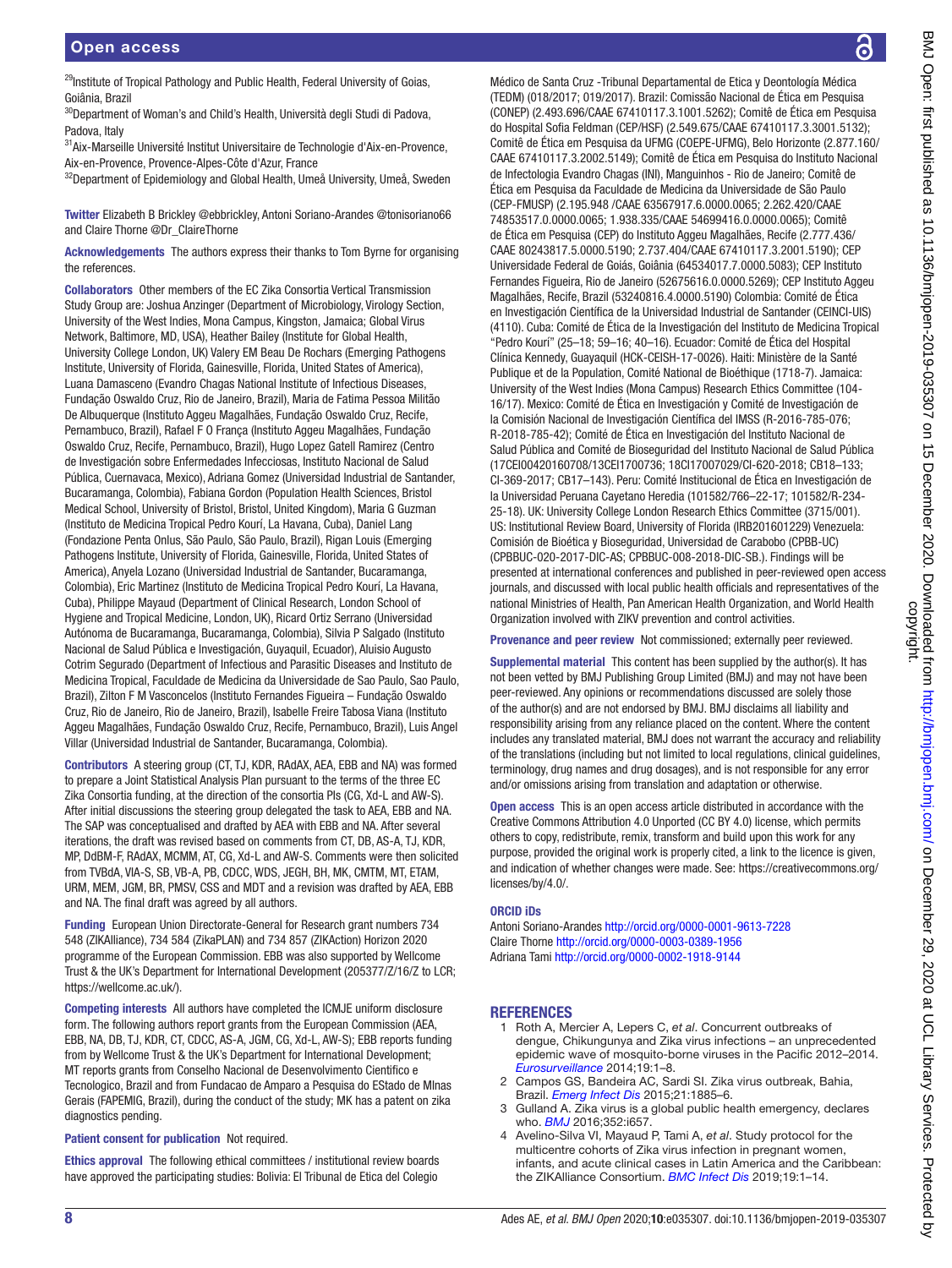- <span id="page-8-1"></span>7 Reynolds MR, Jones AM, Petersen EE, *et al*. Vital signs: update on Zika Virus–Associated birth defects and evaluation of all U.S. infants with congenital Zika virus exposure — U.S. Zika pregnancy registry, 2016. *[MMWR Morb Mortal Wkly Rep](http://dx.doi.org/10.15585/mmwr.mm6613e1)* 2017;66:366–73. 8 Shapiro-Mendoza CK, Rice ME, Galang RR, *et al*. Pregnancy
- outcomes after maternal Zika virus infection during pregnancy U.S. Territories, January 1, 2016-April 25, 2017. *[MMWR Morb Mortal Wkly](http://dx.doi.org/10.15585/mmwr.mm6623e1)  [Rep](http://dx.doi.org/10.15585/mmwr.mm6623e1)* 2017;66:615–21.
- 9 Honein MA, Dawson AL, Petersen EE, *et al*. Birth defects among fetuses and infants of US women with evidence of possible Zika virus infection during pregnancy. *[JAMA](http://dx.doi.org/10.1001/jama.2016.19006)* 2017;317:59–68.

5 Ximenes RAdeA, Miranda-Filho DdeB, Brickley EB, De Alencar Ximenes RA, De Barros Miranda-Filho D, *et al*. Zika virus infection in pregnancy: Establishing a case definition for clinical research on pregnant women with rash in an active transmission setting. *[PLoS](http://dx.doi.org/10.1371/journal.pntd.0007763)* 

<span id="page-8-0"></span>6 Wilder-Smith A, Preet R, Renhorn KE, *et al*. ZikaPLAN: Zika preparedness Latin American network. *[Glob Health Action](http://dx.doi.org/10.1080/16549716.2017.1398485)*

*[Negl Trop Dis](http://dx.doi.org/10.1371/journal.pntd.0007763)* 2019;13:e0007763.

2017;10:1398485.

- <span id="page-8-2"></span>10 Pomar L, Vouga M, Lambert V, *et al*. Maternal-Fetal transmission and adverse perinatal outcomes in pregnant women infected with Zika virus: prospective cohort study in French Guiana. *[BMJ](http://dx.doi.org/10.1136/bmj.k4431)* 2018;363:k4431.
- <span id="page-8-3"></span>11 Nogueira ML, Nery Júnior NRR, Estofolete CF, *et al*. Adverse birth outcomes associated with Zika virus exposure during pregnancy in São José do Rio Preto, Brazil. *[Clin Microbiol Infect](http://dx.doi.org/10.1016/j.cmi.2017.11.004)* 2018;24:646–52.
- <span id="page-8-4"></span>12 Brasil P, Pereira JP, Moreira ME, *et al*. Zika virus infection in pregnant women in Rio de Janeiro. *[N Engl J Med](http://dx.doi.org/10.1056/NEJMoa1602412)* 2016;375:2321–34.
- <span id="page-8-5"></span>13 Hoen B, Schaub B, Funk AL, *et al*. Pregnancy outcomes after ZIKV infection in French territories in the Americas. *[N Engl J Med](http://dx.doi.org/10.1056/NEJMoa1709481)* 2018;378:985–94.
- <span id="page-8-6"></span>14 Moore CA, Staples JE, Dobyns WB, *et al*. Characterizing the pattern of anomalies in congenital Zika syndrome for pediatric clinicians. *[JAMA Pediatr](http://dx.doi.org/10.1001/jamapediatrics.2016.3982)* 2017;171:288–95.
- <span id="page-8-7"></span>15 Conners EE, Lee EH, Thompson CN, *et al*. Zika virus infection among pregnant women and their neonates in New York City, January 2016– June 2017. *[Obs Gynecol](http://dx.doi.org/10.1097/AOG.0000000000002737)* 2018;132:487–95.
- <span id="page-8-8"></span>16 van der Linden V, Pessoa A, Dobyns W, *et al*. Description of 13 Infants born during October 2015-January 2016 with congenital Zika virus infection without microcephaly at birth - Brazil. *[MMWR Morb](http://dx.doi.org/10.15585/mmwr.mm6547e2)  [Mortal Wkly Rep](http://dx.doi.org/10.15585/mmwr.mm6547e2)* 2016;65:1343–8.
- 17 de Araújo TVB, Ximenes RAdeA, Miranda-Filho DdeB, *et al*. Association between microcephaly, Zika virus infection, and other risk factors in Brazil: final report of a case-control study. *[Lancet Infect](http://dx.doi.org/10.1016/S1473-3099(17)30727-2) [Dis](http://dx.doi.org/10.1016/S1473-3099(17)30727-2)* 2018;18:328–36.
- <span id="page-8-9"></span>18 Schaub B, Vouga M, Najioullah F, *et al*. Analysis of blood from Zika virus-infected fetuses: a prospective case series. *[Lancet Infect Dis](http://dx.doi.org/10.1016/S1473-3099(17)30102-0)* 2017;17:520–7.
- 19 Rodó C, Suy A, Sulleiro E, *et al*. In utero negativization of Zika virus in a foetus with serious central nervous system abnormalities. *[Clin](http://dx.doi.org/10.1016/j.cmi.2017.09.022)  [Microbiol Infect](http://dx.doi.org/10.1016/j.cmi.2017.09.022)* 2018;24:549.e1–549.e3.
- <span id="page-8-10"></span>20 Paixao ES, Leong W-Y, Rodrigues LC, *et al*. Asymptomatic prenatal Zika virus infection and congenital Zika syndrome. *[Open Forum](http://dx.doi.org/10.1093/ofid/ofy073)  [Infect Dis](http://dx.doi.org/10.1093/ofid/ofy073)* 2018;5:1–5.
- <span id="page-8-11"></span>21 Bardina SV, Bunduc P, Tripathi S, *et al*. Enhancement of Zika virus pathogenesis by preexisting antiflavivirus immunity. *[Science](http://dx.doi.org/10.1126/science.aal4365)* 2017;356:175–80.
- <span id="page-8-12"></span>22 Masel J, McCracken MK, Gleeson T, *et al*. Does prior dengue virus exposure worsen clinical outcomes of Zika virus infection? A systematic review, pooled analysis and lessons learned. *[PLoS Negl](http://dx.doi.org/10.1371/journal.pntd.0007060)  [Trop Dis](http://dx.doi.org/10.1371/journal.pntd.0007060)* 2019;13:e0007060–14.
- <span id="page-8-13"></span>23 Wilder-Smith A, Wei Y, Araújo TVBde, *et al*. Understanding the relation between Zika virus infection during pregnancy and

adverse fetal, infant and child outcomes: a protocol for a systematic review and individual participant data meta-analysis of longitudinal studies of pregnant women and their infants and children. *[BMJ Open](http://dx.doi.org/10.1136/bmjopen-2018-026092)* 2019;9:e026092.

- <span id="page-8-14"></span>24 Thorne C, Malyuta R, Semenenko I, *et al*. The mother-to-child HIV transmission epidemic in Europe: evolving in the East and established in the West. *[AIDS](http://dx.doi.org/10.1097/01.aids.0000233576.33973.b3)* 2006;20:1419–27.
- <span id="page-8-15"></span>25 Mandelbrot L, Mayaux MJ, Bongain A, Moudoub-Jeanpetit B, *et al*. Obstetric factors and mother-to-child transmission of human immunodeficiency virus type 1: the French perinatal cohorts. SEROGEST French pediatric HIV infection Study Group. *[Am J Obstet](http://dx.doi.org/10.1053/ob.1996.v175.a75478)  [Gynecol](http://dx.doi.org/10.1053/ob.1996.v175.a75478)* 1996;175:661–7.
- Dunn DT, Ades AE. Estimating the HIV vertical transmission rate and the pediatric AIDS incubation period from prospective data. *[J Am](http://dx.doi.org/10.1080/01621459.1996.10476963)  [Stat Assoc](http://dx.doi.org/10.1080/01621459.1996.10476963)* 1996;91:935–43.
- <span id="page-8-16"></span>Gras L, Gilbert RE, Ades AE, et al. Effect of prenatal treatment on the risk of intracranial and ocular lesions in children with congenital toxoplasmosis. *[Int J Epidemiol](http://dx.doi.org/10.1093/ije/30.6.1309)* 2001;30:1309–13.
- 28 Gilbert RE, Gras L, Wallon M, *et al*. Effect of prenatal treatment on mother to child transmission of Toxoplasma gondii: retrospective cohort study of 554 mother-child pairs in Lyon, France. *[Int J](http://dx.doi.org/10.1093/ije/30.6.1303)  [Epidemiol](http://dx.doi.org/10.1093/ije/30.6.1303)* 2001;30:1303–8.
- 29 SYROCOT (Systematic Review on Congenital Toxoplasmosis) study group, Thiébaut R, Leproust S, *et al*. Effectiveness of prenatal treatment for congenital toxoplasmosis: a meta-analysis of individual patients' data. *[Lancet](http://dx.doi.org/10.1016/S0140-6736(07)60072-5)* 2007;369:115–22.
- <span id="page-8-17"></span>30 Stagno S, Pass RF, Dworsky ME, *et al*. Congenital cytomegalovirus infection: the relative importance of primary and recurrent maternal infection. *[N Engl J Med](http://dx.doi.org/10.1056/NEJM198204223061601)* 1982;306:945–9.
- <span id="page-8-18"></span>31 Townsend CL, Forsgren M, Ahlfors K, *et al*. Long-term outcomes of congenital cytomegalovirus infection in Sweden and the United Kingdom. *[Clin Infect Dis](http://dx.doi.org/10.1093/cid/cit018)* 2013;56:1232–9.
- 32 Preece PM, Blount JM, Glover J, *et al*. The consequences of primary cytomegalovirus infection in pregnancy. *[Arch Dis Child](http://dx.doi.org/10.1136/adc.58.12.970)* 1983;58:970–5.
- <span id="page-8-19"></span>33 Li X-L, Wei H-X, Zhang H, *et al*. A meta analysis on risks of adverse pregnancy outcomes in Toxoplasma gondii infection. *[PLoS One](http://dx.doi.org/10.1371/journal.pone.0097775)* 2014;9:1–12.
- <span id="page-8-20"></span>34 Paz-Bailey G, Rosenberg ES, Doyle K, *et al*. Persistence of Zika virus in body fluids - final report. *[N Engl J Med](http://dx.doi.org/10.1056/NEJMoa1613108)* 2018;379:1234–43.
- <span id="page-8-21"></span>35 Centers for Disease Control and Prevention. *Prolonged IgM antibody response in people infected with Zika virus : implications for interpreting serologic testing results for pregnant*, 2017: 5–7.
- <span id="page-8-22"></span>36 Rabe IB, Staples JE, Villanueva J, *et al*. Interim guidance for interpretation of Zika virus antibody test results. *[MMWR Morb Mortal](http://dx.doi.org/10.15585/mmwr.mm6521e1)  [Wkly Rep](http://dx.doi.org/10.15585/mmwr.mm6521e1)* 2016;65:543–6.
- <span id="page-8-23"></span>37 Paixão ES, Teixeira MG, Costa MdaCN, *et al*. Symptomatic dengue during pregnancy and congenital neurologic malformations. *[Emerg](http://dx.doi.org/10.3201/eid2409.170361)  [Infect Dis](http://dx.doi.org/10.3201/eid2409.170361)* 2018;24:1748–50.
- <span id="page-8-24"></span>38 Cardenas I, Means RE, Aldo P, *et al*. Viral infection of the placenta leads to fetal inflammation and sensitization to bacterial products predisposing to preterm labor. *[J Immunol](http://dx.doi.org/10.4049/jimmunol.1000289)* 2010;185:1248–57.
- <span id="page-8-25"></span>39 Schafer JL. Multiple imputation: a primer. *[Stat Methods Med Res](http://dx.doi.org/10.1177/096228029900800102)* 1999;8:3–15.
- <span id="page-8-26"></span>40 Basurko C, Matheus S, Hildéral H, *et al*. Estimating the risk of vertical transmission of dengue: a prospective study. *[Am J Trop Med Hyg](http://dx.doi.org/10.4269/ajtmh.16-0794)* 2018;98:1826–32.
- 41 Contopoulos-Ioannidis D, Newman-Lindsay S, Chow C, *et al*. Mother-to-child transmission of Chikungunya virus: a systematic review and meta-analysis. *[PLoS Negl Trop Dis](http://dx.doi.org/10.1371/journal.pntd.0006510)* 2018;12:e0006510–20.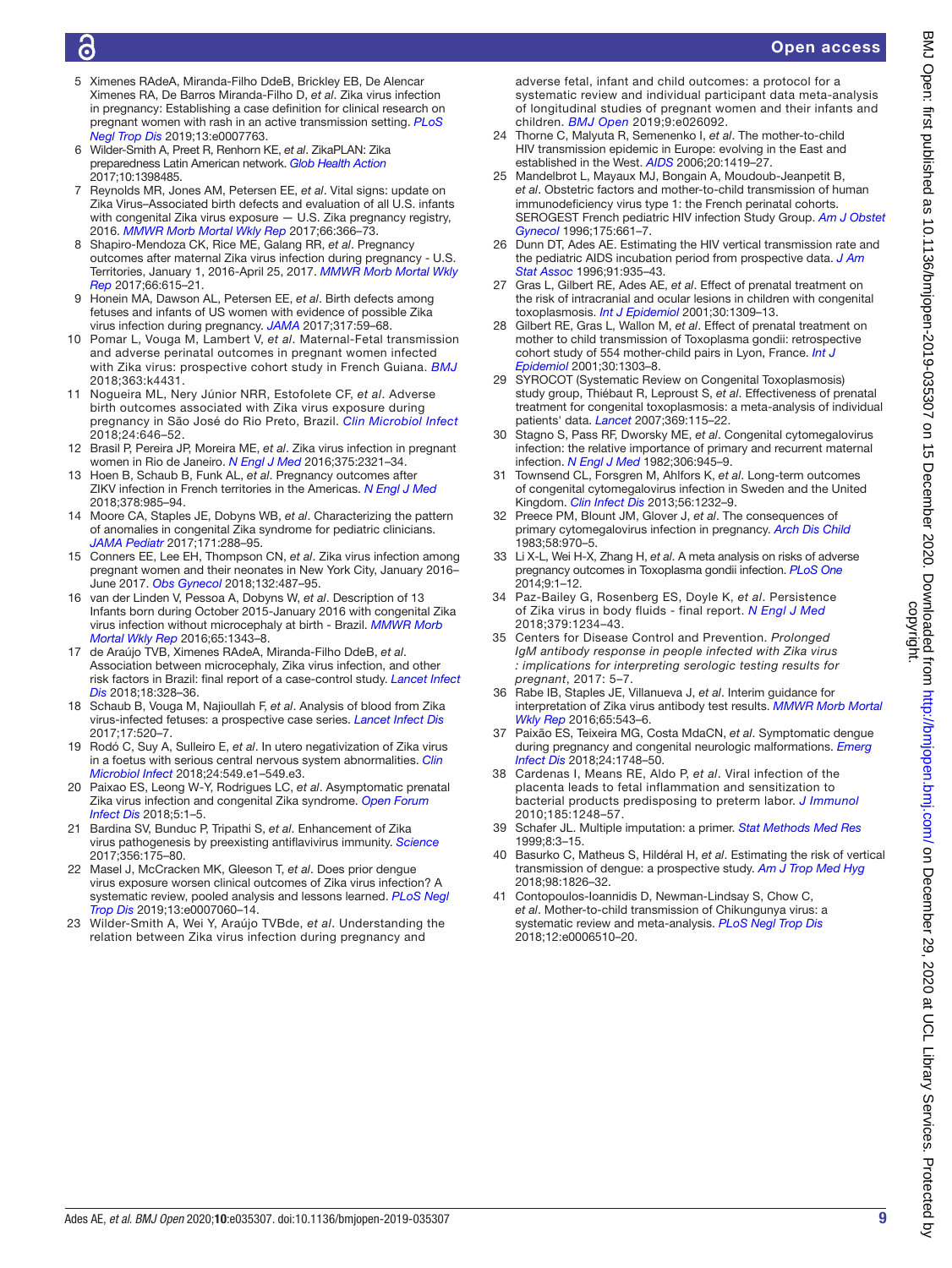# **SUPPLEMENTARY MATERIALS**

**Supplementary Table S1.** Schedule of tests and examinations in pregnancy, at delivery, and during paediatric follow-up, in each consortium.

| Consortium       | <b>Mother</b>                                                                                                                                                                                                                                                                                                                                                             | <b>Fetus</b>                                                                   | Newborn and<br>neonate                                                                                                                                                                                                                                                  | Pediatric follow-up                                                                                                                                                                                    |
|------------------|---------------------------------------------------------------------------------------------------------------------------------------------------------------------------------------------------------------------------------------------------------------------------------------------------------------------------------------------------------------------------|--------------------------------------------------------------------------------|-------------------------------------------------------------------------------------------------------------------------------------------------------------------------------------------------------------------------------------------------------------------------|--------------------------------------------------------------------------------------------------------------------------------------------------------------------------------------------------------|
| ZIKAlliance      | ZIKV serology IgG<br>& IgM, NAAT<br>blood and urine,<br>at booking, every<br>4w, at birth, and<br>at paediatric<br>follow-up.<br>NAAT placenta<br>and amniotic fluid<br>at birth; NAAT<br>breast milk and<br>saliva at birth, if<br>evidence of<br>infection.<br><b>TORCH at</b><br>enrolment / birth,<br>HIV at birth<br>according to local<br>/ national<br>guidelines. | Laboratory,<br>pathology<br>examination<br>of fetal loss<br>and<br>stillbirth. | Clinical<br>examination of<br>newborn.<br>Newborn testing:<br>NAAT, IgM blood,<br>cord blood; TORCH<br>according to local /<br>national<br>guidelines.                                                                                                                  | Clinical examination,<br>anthropometry,<br>NAAT blood and<br>urine; IgM, IgG blood<br>at 4w, 4m, 12m, 24m.<br>Transcranial U/S at<br>4w. Hearing, eye,<br>neurodevelopmental<br>assessments.           |
| <b>ZIKAction</b> | IgM, IgG serology<br>booking, 20, 28,<br>Delivery, and at<br>paediatric follow-<br>up<br>NAAT testing, and<br>additional U/S<br>investigations if<br>evidence of<br>infection.<br><b>PRNT</b> for sub-set<br>of samples.                                                                                                                                                  | Laboratory,<br>pathology<br>examination<br>of fetal loss<br>and<br>stillbirth. | Clinical<br>examination of<br>newborn<br>Newborn testing:<br>IgM, IgG (serum;<br>CSF only if clinically<br>indicated), urine,<br>saliva. TORCH<br>testing if clinically<br>indicated<br>NAAT, U/S and<br>ophthalmology<br>investigations if<br>evidence of<br>infection | Paediatric testing:<br>IgG, IgM (serum,<br>urine, saliva) and<br>clinical examination<br>at: 4w, 4m, 9m, 12m,<br>18m and 24m. NAAT<br>if evidence on<br>infection<br>Neurodevelopmental<br>assessments |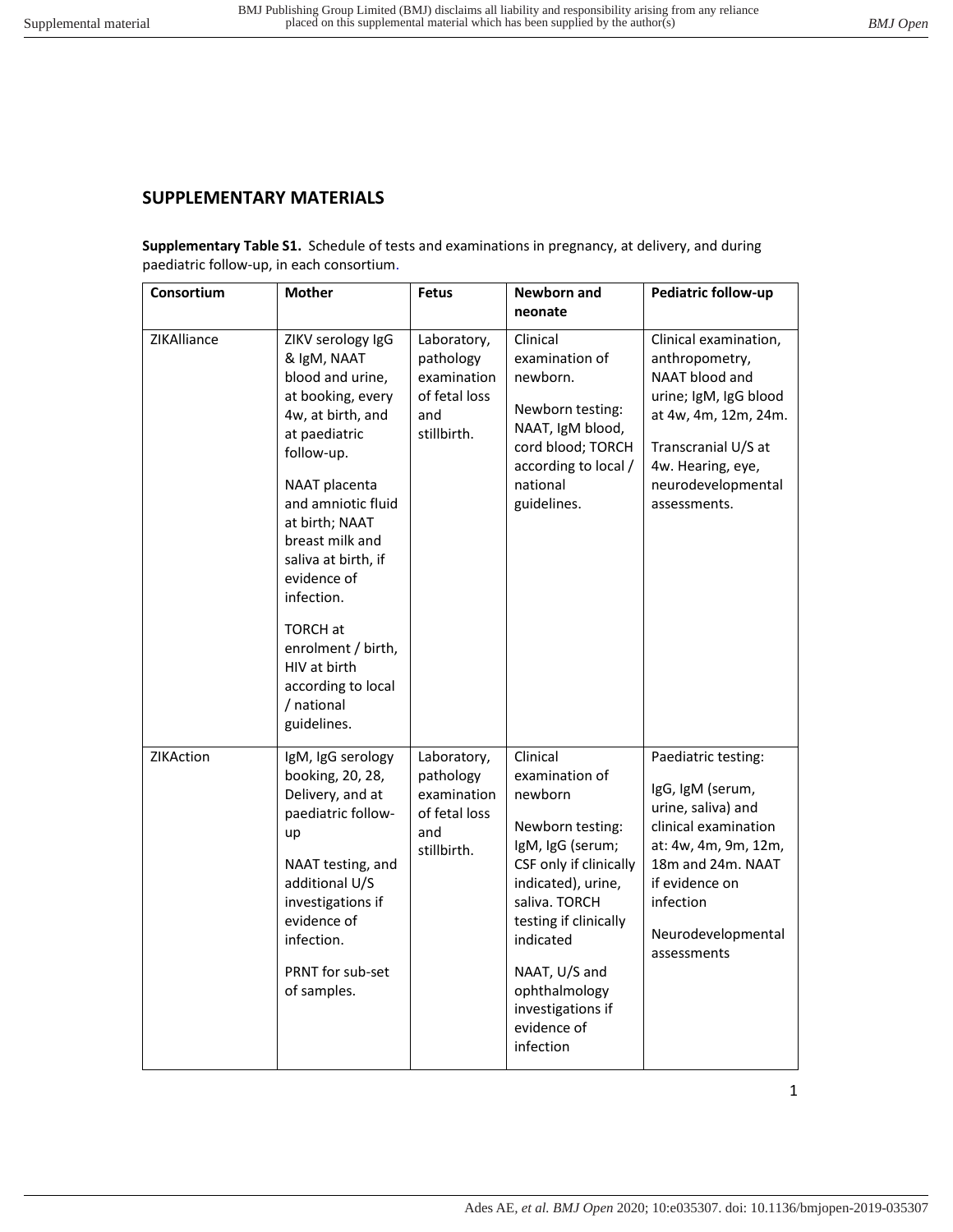| ZikaPLAN | NAAT and<br>serologic testing<br>(PRNT, IgM, IgG3)<br>when symptoms | Not<br>routinely<br>tested. | Clinical<br>examination in<br>early infancy.                                   | Clinical examination<br>of the child by<br>specialists at 3, 6, 12, |  |
|----------|---------------------------------------------------------------------|-----------------------------|--------------------------------------------------------------------------------|---------------------------------------------------------------------|--|
|          | reported and at up<br>to three follow-up<br>visits.                 |                             | NAAT testing in the<br>neonatal period in<br>some centres.<br>TORCH testing if | 18, 24, 36, and 48m<br>Neurodevelopmental<br>assessments            |  |
|          | TORCH, DENV, and<br><b>CHIKV</b> testing                            |                             | clinically indicated                                                           |                                                                     |  |

CSF, Cerebro-spinal fluid; DENV, Dengue virus; CHIKV, Chikungunya virus; HIV, Human Immunodeficiency virus; Ig, Immunoglobulin; NAAT, Nucleic Acid Amplification Test; PRNT, Plaque Reduction Neutralisation Test; TORCH, Toxoplasmosis, Other, Rubella, Cytomegalovirus, Herpes; U/S, Ultrasound; ZIKV, Zika virus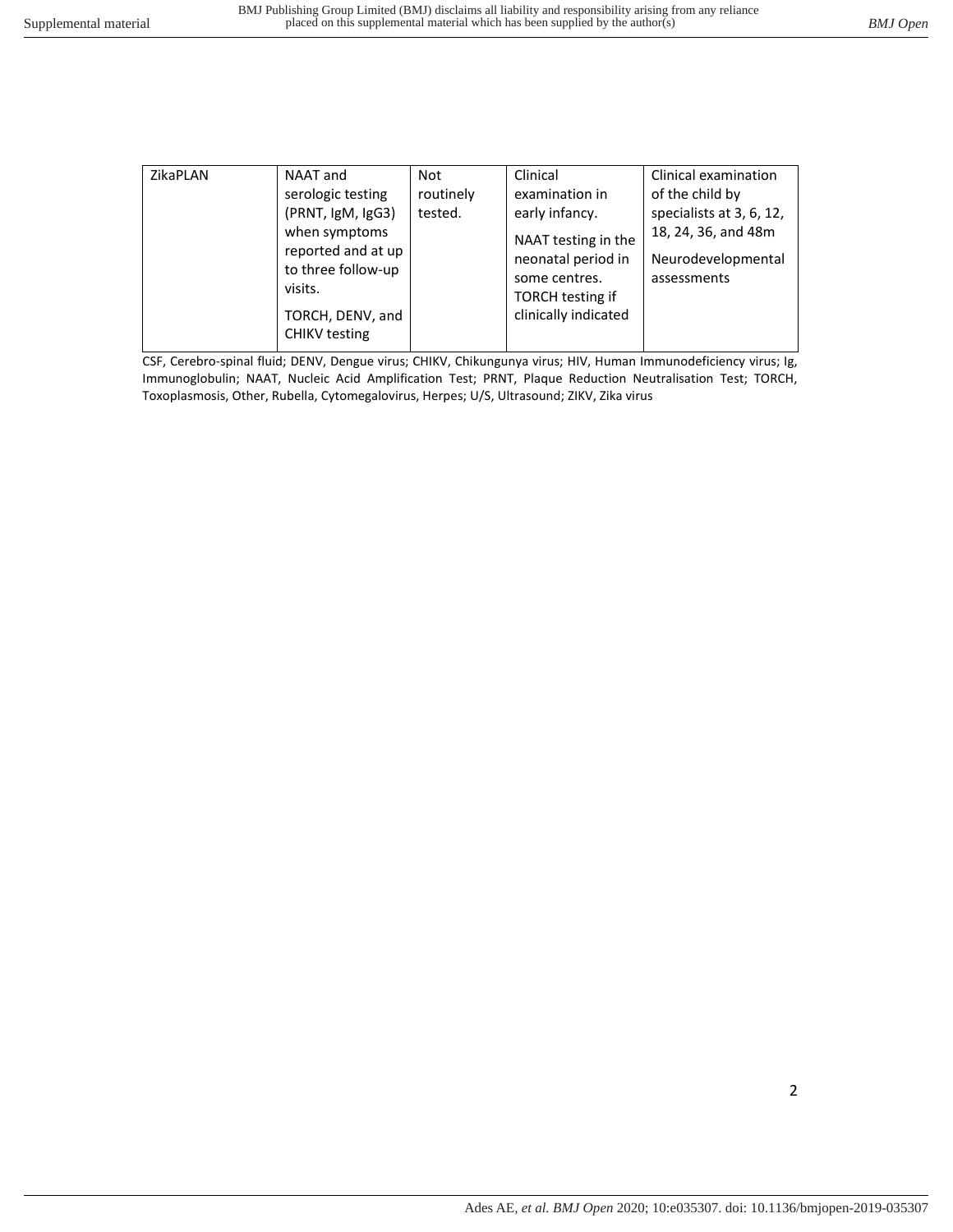**Supplementary Table S2.** Illustrative and approximate definitions of key explanatory and outcome variables. The final definitions will be determined by the Joint Diagnostics Group and Joint End-point Review Group.

| Maternal<br>Symptoms                                                                                              | For example: rash, fever, headache, joint pain                                                                                                                                                                                                                                                                          |
|-------------------------------------------------------------------------------------------------------------------|-------------------------------------------------------------------------------------------------------------------------------------------------------------------------------------------------------------------------------------------------------------------------------------------------------------------------|
| Maternal<br>Infection in<br>Pregnancy (MIP)<br>status,<br>established only<br>on the basis of<br>maternal testing | Confirmed: NAAT, Seroconversion<br>Suspected: Serological tests of recent infection, including: IgM, IgG3, avidity<br>No Evidence of MIP: Maternal testing protocol was followed, but none of the<br>above were positive.<br>No MIP: As above but with IgG negative at or near time of delivery                         |
| Laboratory<br>markers of<br>Congenital<br>Infection (CI)                                                          | Present: NAAT or IgM any time in first 7 days;<br>Absent: all other findings                                                                                                                                                                                                                                            |
| Most likely<br>trimester of onset<br>of maternal<br>infection                                                     | The highest available from the following hierarchy:<br>Date of first NAAT positive test minus average duration of viremia<br>Seroconversion: Midpoint between last serological negative and last<br>positive<br>Serological tests of recent infection: Date of first positive                                           |
| Signs and<br>symptoms<br>compatible with<br>Congenital Zika<br>Syndrome (CZS)                                     | A definition will be prepared by the Joint End-point Review Group, based on best<br>evidence available. The intention will be to produce a definition that is virtually<br>100% specific for congenital ZIKV infection in mothers exposed to a ZIKV outbreak,<br>especially if other TORCH infections can be ruled out. |
| <b>Other Potentially</b><br>Zika-related<br><b>Outcomes</b><br>(OPZRO)                                            | A definition will be prepared by the Joint End-point Review Group, based on best<br>evidence available.                                                                                                                                                                                                                 |

Ig, Immunoglobulin; NAAT, Nucleic Acid Amplification Test.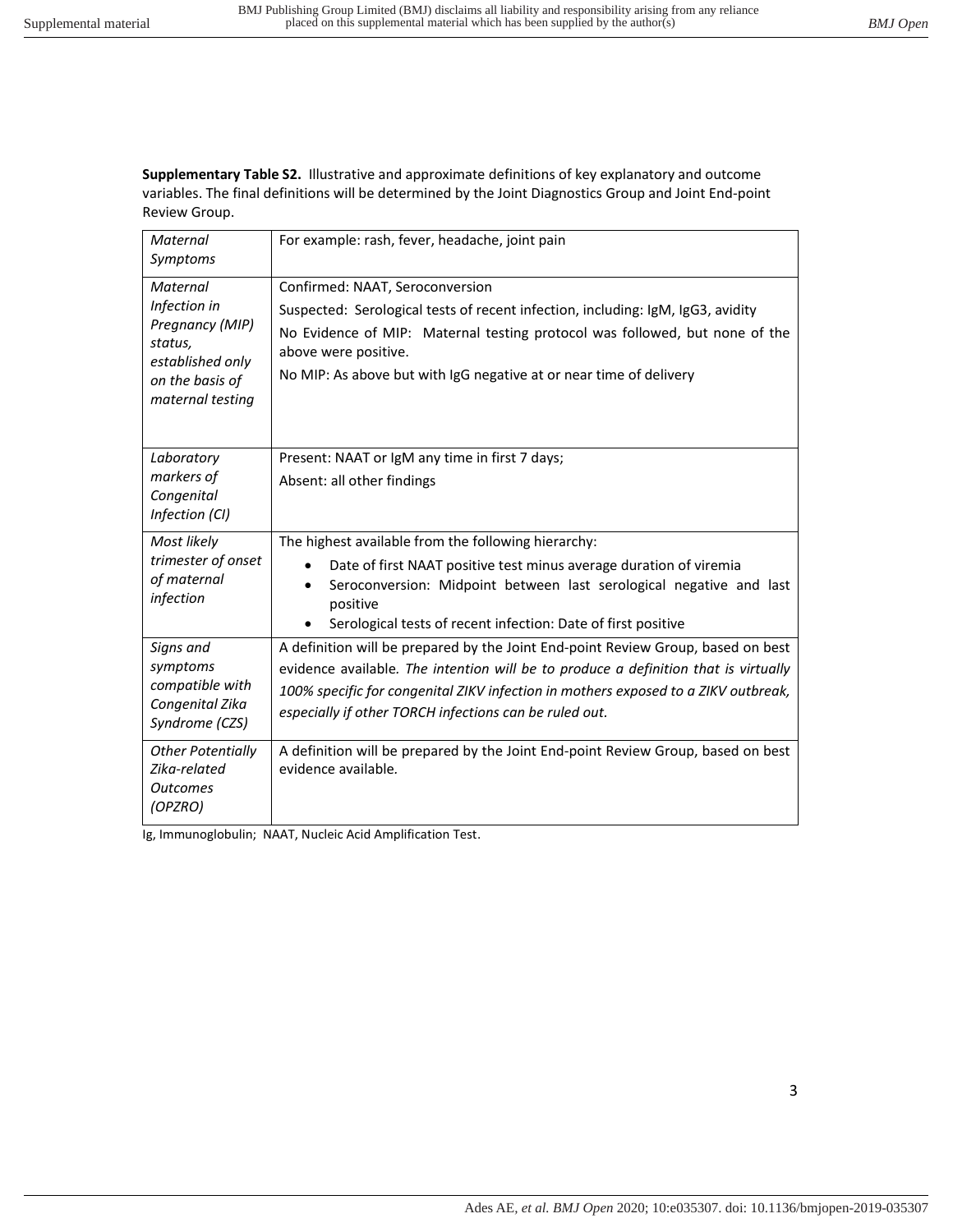**Supplementary Table S3.** Prospectively ascertained Maternal Infection in Pregnancy (MIP) status and evidence on which it is based. NB: Data from the same woman can appear in more than one of the last four columns

| Centre | Total<br>women |                         | Prospectively ascertained MIP status |                                   | Evidence for Confirmed or Suspected<br><b>MIP</b> |             |                     |              |             |
|--------|----------------|-------------------------|--------------------------------------|-----------------------------------|---------------------------------------------------|-------------|---------------------|--------------|-------------|
|        |                | Confirmed<br><b>MIP</b> | <b>MIP</b>                           | Suspected   No Evidence<br>of MIP | <b>No</b><br><b>MIP</b>                           | <b>NAAT</b> | Sero-<br>conversion | lgM/<br>IgG3 | <b>PRNT</b> |
|        |                |                         |                                      |                                   |                                                   |             |                     |              |             |
| 12     |                |                         |                                      |                                   |                                                   |             |                     |              |             |
| .      |                |                         |                                      |                                   |                                                   |             |                     |              |             |
| etc    |                |                         |                                      |                                   |                                                   |             |                     |              |             |

Ig, Immunoglobulin; NAAT, Nucleic Acid Amplification Test; PRNT, Plaque Reduction Neutralisation Test.

**Supplementary Table S4**. Summary of evidence on laboratory and clinical markers of congenital infection (CI) and evidence on which it is based. NB: Data from the same fetus/newborn can appear in more than one column

|          |                               | Markers of congenital infection                                 |                                                       |                                              |             |          |                                       | Other evidence of<br>congenital infection |                               |                      |                      |
|----------|-------------------------------|-----------------------------------------------------------------|-------------------------------------------------------|----------------------------------------------|-------------|----------|---------------------------------------|-------------------------------------------|-------------------------------|----------------------|----------------------|
| Centre   | fetus/newborn<br>Total number | congenital<br>Laboratory or clinical<br>markers of<br>infertion | congenital infection only<br>ъf<br>Laboratory markers | compatible with CZS<br>and symptoms<br>Signs | <b>NAAT</b> | <b>N</b> | congenital infection<br>No markers of | Microcephaly                              | abnormalities<br>Neurological | Ocular abnormalities | Other, to be defined |
| 1        |                               |                                                                 |                                                       |                                              |             |          |                                       |                                           |                               |                      |                      |
| 2        |                               |                                                                 |                                                       |                                              |             |          |                                       |                                           |                               |                      |                      |
| $\cdots$ |                               |                                                                 |                                                       |                                              |             |          |                                       |                                           |                               |                      |                      |
| etc      |                               |                                                                 |                                                       |                                              |             |          |                                       |                                           |                               |                      |                      |

 CZS, Symptoms compatible with Congenital Zika Syndrome; IgM/G, Immunoglobulin M/G; NAAT, Nucleic Acid Amplification Test; OPZRO, Other potentially Zika-related symptoms; PRNT, Plaque Reduction Neutralisation Test.